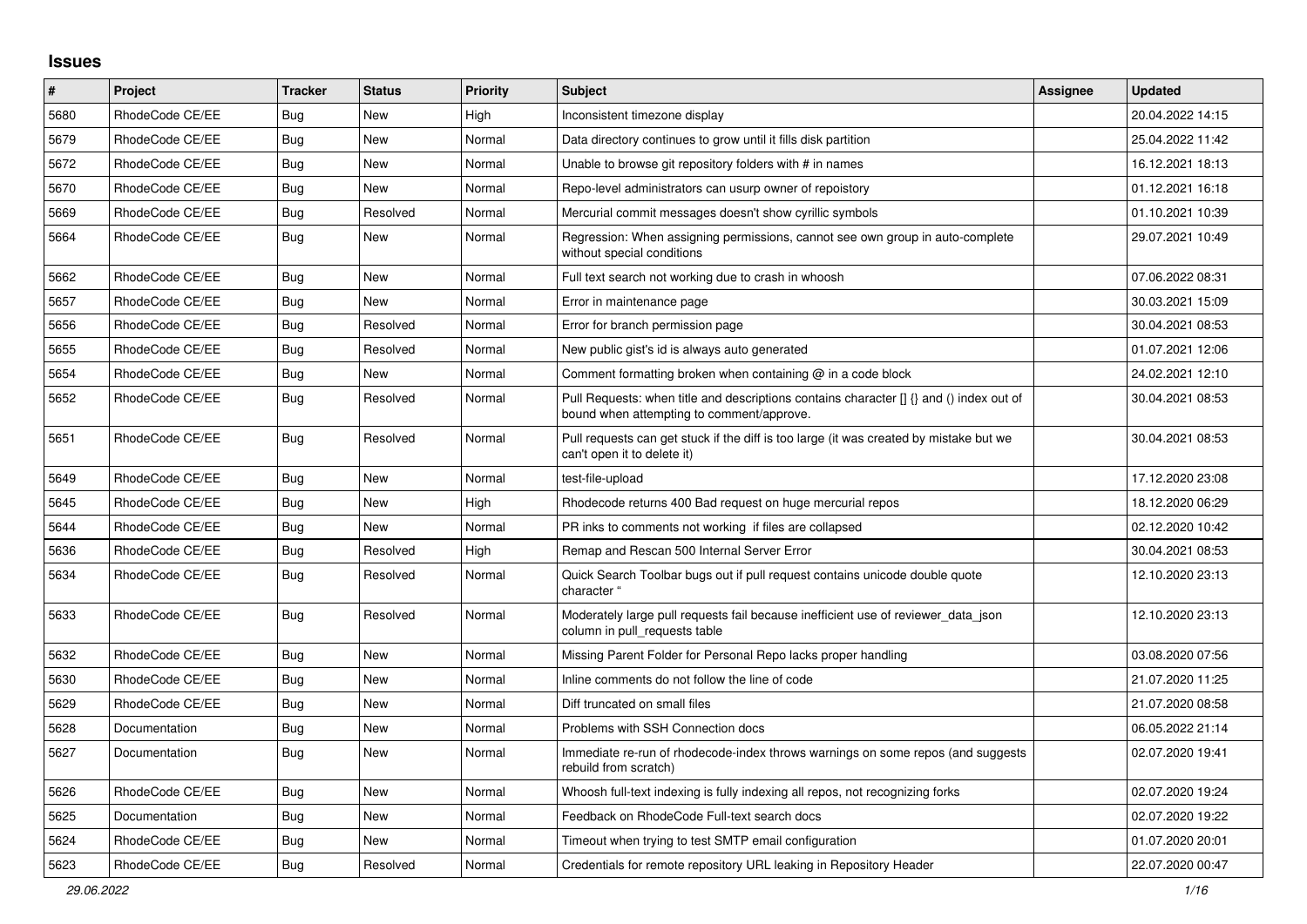| $\pmb{\#}$ | Project         | <b>Tracker</b> | <b>Status</b> | <b>Priority</b> | <b>Subject</b>                                                                                  | <b>Assignee</b>     | <b>Updated</b>   |
|------------|-----------------|----------------|---------------|-----------------|-------------------------------------------------------------------------------------------------|---------------------|------------------|
| 5622       | RhodeCode CE/EE | <b>Bug</b>     | Resolved      | High            | Upgrade from 4.18.3 to 4.19.3 broke all PRs                                                     |                     | 28.07.2020 16:44 |
| 5621       | RhodeCode CE/EE | <b>Bug</b>     | Resolved      | Urgent          | LDAP + User Groups authentication plugin not working after upgrade to 4.19.x                    |                     | 15.06.2020 17:56 |
| 5620       | RhodeCode CE/EE | <b>Bug</b>     | Resolved      | Normal          | Regression of mail rendering in Thunderbird                                                     |                     | 15.06.2020 16:45 |
| 5619       | RhodeCode CE/EE | Bug            | Resolved      | Normal          | Setting Landing Commit to SVN Trunk results in Files tab hitting a 404                          |                     | 04.06.2020 23:51 |
| 5612       | RhodeCode CE/EE | Bug            | <b>New</b>    | Low             | CPU cores getting maxed out by VCSServer on Repository Size request                             |                     | 03.10.2021 23:25 |
| 5610       | RhodeCode CE/EE | Bug            | Resolved      | Normal          | Files navigation looses the at= <name> marker</name>                                            | Daniel D            | 03.10.2021 23:23 |
| 5608       | RhodeCode CE/EE | Bug            | Resolved      | High            | svn+ssh user set incorrectly                                                                    | Daniel D            | 31.03.2020 18:21 |
| 5606       | RhodeCode CE/EE | Bug            | Resolved      | High            | SVN + ssh subdirectory failure                                                                  | Daniel D            | 09.04.2020 03:29 |
| 5605       | RhodeCode CE/EE | <b>Bug</b>     | Resolved      | Normal          | Cannot set subversion compatibility to 1.10                                                     |                     | 30.03.2020 17:27 |
| 5604       | RhodeCode CE/EE | Bug            | Resolved      | High            | Search error on second result page                                                              | Daniel D            | 30.03.2020 16:01 |
| 5599       | RhodeCode CE/EE | Bug            | Resolved      | Normal          | SVN navigation to trunk fails                                                                   | Daniel D            | 04.04.2020 11:21 |
| 5598       | Documentation   | Bug            | New           | Low             | Typo in force delete command                                                                    |                     | 19.03.2020 20:10 |
| 5596       | RhodeCode CE/EE | <b>Bug</b>     | Resolved      | Normal          | Pull Request duplicated after description edit                                                  |                     | 14.04.2020 13:28 |
| 5594       | RhodeCode CE/EE | <b>Bug</b>     | Resolved      | Normal          | Credentials in Repository Settings for Pull requests are exposed                                |                     | 28.05.2020 20:25 |
| 5590       | RhodeCode CE/EE | <b>Bug</b>     | New           | Normal          | Pull Request creation takes 2 minutes                                                           |                     | 28.05.2020 20:48 |
| 5588       | RhodeCode CE/EE | Bug            | New           | Normal          | wrong rendering of issue tracker pattern                                                        |                     | 29.01.2020 11:24 |
| 5587       | RhodeCode CE/EE | <b>Bug</b>     | Resolved      | Normal          | Broken metatags in 4.18.1                                                                       | <b>Marcin Lulek</b> | 29.01.2020 11:46 |
| 5579       | RhodeCode CE/EE | Bug            | Resolved      | Normal          | JS bug when a commit message can be parsed as a number                                          | Daniel D            | 20.01.2020 10:04 |
| 5576       | RhodeCode CE/EE | <b>Bug</b>     | Resolved      | High            | Hosting many repositories                                                                       | Craig Fairhurst     | 12.02.2020 12:55 |
| 5575       | RhodeCode CE/EE | <b>Bug</b>     | Resolved      | Low             | Filtering username containing '-' does not work in Admin audit log panel                        |                     | 20.01.2020 10:04 |
| 5573       | RhodeCode CE/EE | Bug            | Resolved      | Normal          | Wrong notification Base Url for Email-Integrations                                              |                     | 16.01.2020 08:53 |
| 5571       | RhodeCode CE/EE | <b>Bug</b>     | Resolved      | Normal          | redmine does not work with firefox any more                                                     |                     | 25.10.2019 12:38 |
| 5570       | RhodeCode CE/EE | Bug            | <b>New</b>    | Normal          | Remap repositories always fail in RhodeCode community                                           |                     | 04.10.2019 14:50 |
| 5569       | RhodeCode CE/EE | Bug            | Resolved      | Normal          | SshWrapper error                                                                                |                     | 21.01.2020 02:02 |
| 5567       | RhodeCode CE/EE | <b>Bug</b>     | Resolved      | High            | Error after PR was updated                                                                      |                     | 20.01.2020 10:04 |
| 5561       | RhodeCode CE/EE | Bug            | Resolved      | Normal          | PR diff doesn't update when target changes                                                      |                     | 21.05.2020 11:53 |
| 5560       | RhodeCode CE/EE | <b>Bug</b>     | Resolved      | High            | Check all permission API function to flush caches for auth perms                                |                     | 08.06.2021 23:56 |
| 5559       | RhodeCode CE/EE | <b>Bug</b>     | New           | Normal          | Timezone handling issue on repos list                                                           |                     | 07.07.2019 22:19 |
| 5558       | RhodeCode CE/EE | Bug            | Resolved      | Low             | Commit compare window covers text                                                               |                     | 08.07.2019 18:12 |
| 5557       | RhodeCode CE/EE | <b>Bug</b>     | Resolved      | Normal          | Consider removing slashes from the RSS feed names                                               |                     | 31.10.2019 19:54 |
| 5556       | RhodeCode CE/EE | Bug            | New           | Normal          | After upgrade RhodeCode Enterprise, pull request via API adds repo owner as<br>default reviewer |                     | 01.01.2020 13:09 |
| 5555       | RhodeCode CE/EE | <b>Bug</b>     | Resolved      | Normal          | Making Repository Public does not update the Default User Permissions                           |                     | 28.05.2020 20:26 |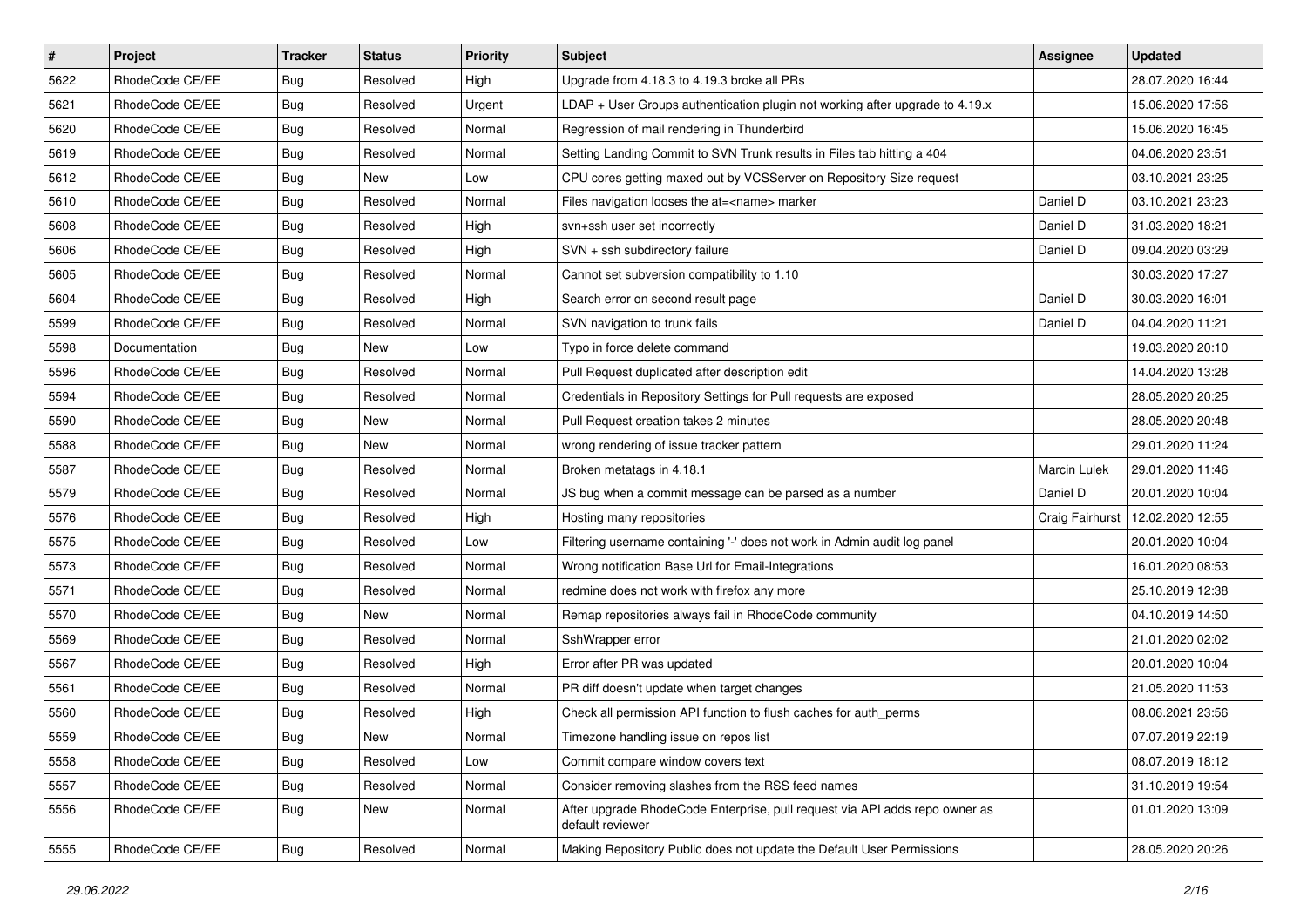| $\pmb{\#}$ | <b>Project</b>    | <b>Tracker</b> | <b>Status</b> | <b>Priority</b> | <b>Subject</b>                                                                                                    | Assignee           | <b>Updated</b>   |
|------------|-------------------|----------------|---------------|-----------------|-------------------------------------------------------------------------------------------------------------------|--------------------|------------------|
| 5553       | RhodeCode CE/EE   | Bug            | New           | Normal          | Exceptions Tracker - Exception ID: 140095575901360 after upgrade to the lastes<br>version                         | Thierry<br>Wynsdau | 10.07.2019 10:33 |
| 5551       | Documentation     | Bug            | New           | Normal          | Mention LargeFile and LFS in the Backup page                                                                      |                    | 21.04.2019 20:58 |
| 5550       | RhodeCode CE/EE   | Bug            | New           | Normal          | 500 Internal Server Error   The server has either erred or is incapable of performing<br>the requested operation. |                    | 18.04.2019 17:12 |
| 5547       | RhodeCode CE/EE   | Bug            | <b>New</b>    | Normal          | UI not consistent between Firefox and Chrome                                                                      |                    | 01.03.2019 23:35 |
| 5545       | RhodeCode CE/EE   | Bug            | New           | Normal          | Merge commit to contain the username/reponame of the origin                                                       |                    | 28.02.2019 13:46 |
| 5540       | RhodeCode CE/EE   | <b>Bug</b>     | <b>New</b>    | Normal          | Rhode Code 4.15.2 VCS Caching(?) behaviour                                                                        |                    | 25.02.2019 17:01 |
| 5538       | RhodeCode CE/EE   | Bug            | New           | Normal          | internal server error (UnicodeDecodeError) during rhodecode-index request                                         |                    | 20.02.2019 14:43 |
| 5535       | RhodeCode Control | Bug            | <b>New</b>    | Normal          | improper rollback on upgrade failure                                                                              |                    | 09.02.2019 21:12 |
| 5531       | RhodeCode Tools   | <b>Bug</b>     | New           | Normal          | rhodecode-index: default cli opts overwrite given mapping file                                                    |                    | 17.07.2020 17:36 |
| 5530       | RhodeCode CE/EE   | Bug            | Resolved      | Normal          | Email integration has incorrect url                                                                               |                    | 09.02.2019 10:33 |
| 5528       | RhodeCode CE/EE   | Bug            | Resolved      | High            | Empty Unicode file causes the PR to return HTTP 500                                                               |                    | 28.02.2019 13:52 |
| 5524       | RhodeCode CE/EE   | <b>Bug</b>     | New           | High            | Cannot log into RhodeCode anymore                                                                                 |                    | 15.01.2019 17:08 |
| 5523       | RhodeCode CE/EE   | Bug            | Resolved      | High            | user from AD is asked to change his password when logs in.                                                        | Thierry<br>Wynsdau | 28.05.2020 20:28 |
| 5522       | RhodeCode CE/EE   | Bug            | Resolved      | Low             | vcsserver fails when url contains extra "/"                                                                       |                    | 28.02.2019 13:52 |
| 5521       | RhodeCode CE/EE   | Bug            | Resolved      | Normal          | Proxing SVN http requests does not work when using prefix for rhodecode.                                          |                    | 28.02.2019 13:52 |
| 5519       | RhodeCode CE/EE   | <b>Bug</b>     | <b>New</b>    | High            | User unable to fork the repo despite setting Repository Forking to Disabled                                       |                    | 11.12.2018 22:21 |
| 5518       | RhodeCode CE/EE   | Bug            | Resolved      | Normal          | Zero-sized files in /rhodecode/config/rcextensions/examples                                                       |                    | 21.01.2020 02:18 |
| 5517       | RhodeCode CE/EE   | Bug            | Resolved      | Urgent          | Problem with upgrading to Community-4.15                                                                          |                    | 11.12.2018 06:32 |
| 5515       | RhodeCode CE/EE   | <b>Bug</b>     | Resolved      | Normal          | PR default reviewer is incorrect                                                                                  |                    | 28.02.2019 13:52 |
| 5513       | RhodeCode CE/EE   | <b>Bug</b>     | Resolved      | High            | Gist: GitHub flavoured markdown gist creation fails                                                               |                    | 07.07.2019 22:21 |
| 5512       | RhodeCode CE/EE   | Bug            | New           | Normal          | Show commit phase in summary view                                                                                 |                    | 09.11.2018 21:37 |
| 5510       | RhodeCode CE/EE   | Bug            | New           | High            | AssertionError: unexpected parameters: user_agent & hook_type                                                     |                    | 31.07.2021 11:14 |
| 5509       | RhodeCode CE/EE   | Bug            | New           | Normal          | Remove `limportant attributes` from UI elements                                                                   |                    | 07.12.2018 07:40 |
| 5507       | RhodeCode CE/EE   | <b>Bug</b>     | Resolved      | Normal          | Markdown rendering needs improvement                                                                              |                    | 15.08.2019 15:40 |
| 5506       | RhodeCode CE/EE   | <b>Bug</b>     | New           | Normal          | Web UI fonts are not looking good and is difficult to read for people with low vision                             |                    | 26.10.2018 09:38 |
| 5505       | RhodeCode CE/EE   | Bug            | Resolved      | Normal          | Notification emails from RhodeCode is garbled in Outlook 2016 web client                                          |                    | 07.12.2018 09:49 |
| 5502       | RhodeCode CE/EE   | Bug            | Resolved      | High            | 500 error when using multiple custom branch permissions                                                           |                    | 07.12.2018 09:49 |
| 5501       | RhodeCode Control | <b>Bug</b>     | New           | Normal          | rccontrol throwing rccontrol.lib.exceptions.SupervisorFailedToStart                                               |                    | 19.05.2022 19:32 |
| 5500       | RhodeCode CE/EE   | Bug            | New           | Normal          | How to enable/set "RC_SKIP_HOOKS" to disable svn hooks?                                                           |                    | 02.10.2018 07:45 |
| 5494       | RhodeCode CE/EE   | Bug            | New           | Normal          | rccontrol's python package management causes slow VCS SSH                                                         |                    | 02.04.2019 11:56 |
| 5492       | RhodeCode CE/EE   | Bug            | New           | Normal          | VCSServer + SVN 1.10                                                                                              |                    | 26.07.2018 15:01 |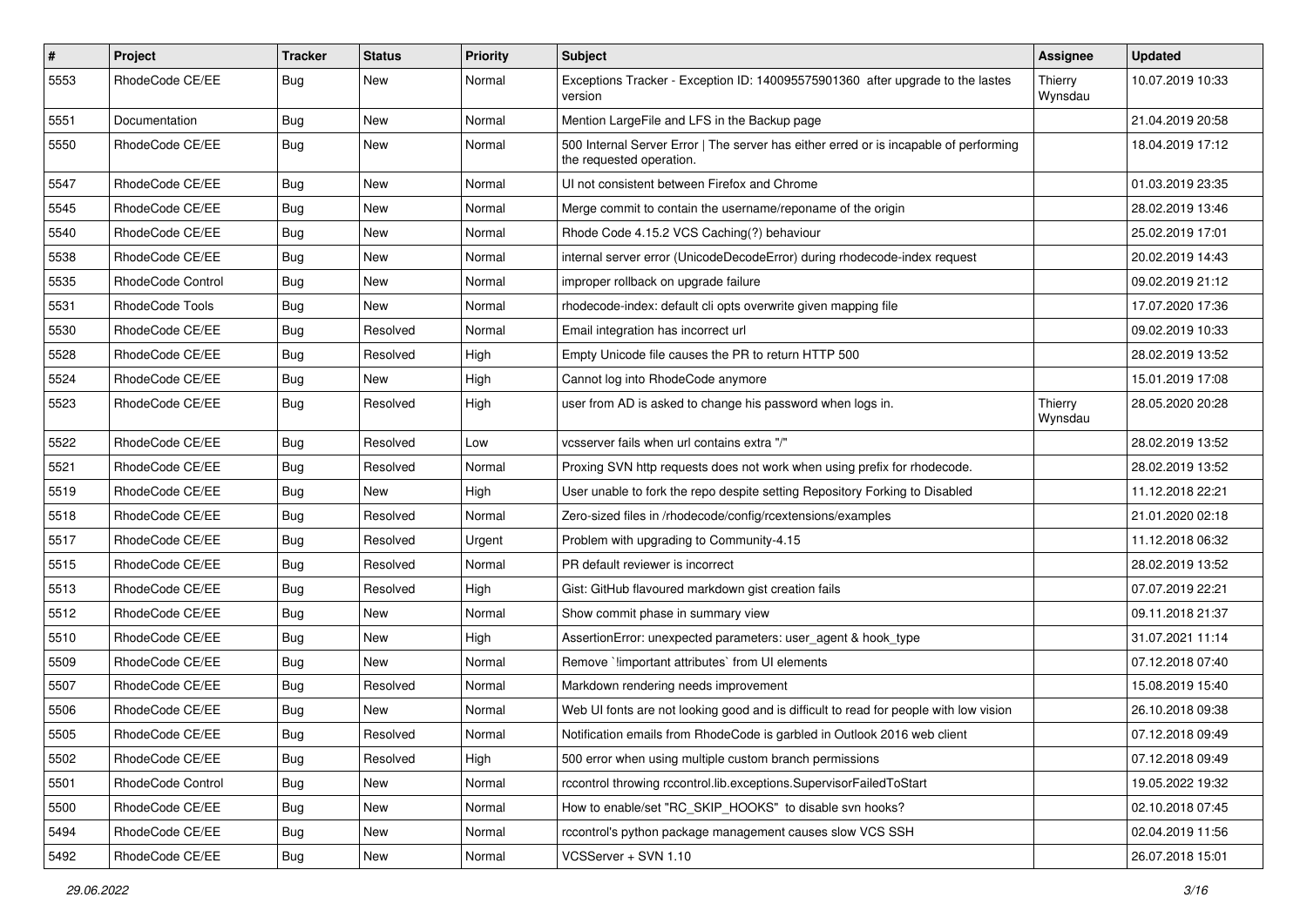| $\vert$ # | Project              | <b>Tracker</b> | <b>Status</b> | Priority  | <b>Subject</b>                                                                                                                                                                       | <b>Assignee</b> | <b>Updated</b>   |
|-----------|----------------------|----------------|---------------|-----------|--------------------------------------------------------------------------------------------------------------------------------------------------------------------------------------|-----------------|------------------|
| 5490      | RhodeCode CE/EE      | Bug            | Resolved      | Normal    | Changes to repo group permissions via API are not audit logged                                                                                                                       |                 | 28.02.2019 13:52 |
| 5489      | RhodeCode CE/EE      | Bug            | Resolved      | High      | grant_user_permission_to_repo_group API call fails to set permissions on child<br>repos                                                                                              |                 | 11.07.2018 09:57 |
| 5482      | RhodeCode CE/EE      | Bug            | Resolved      | Normal    | Changing a repo's 'Remote pull uri' in its Settings fails with 'No repo type specified'                                                                                              |                 | 31.10.2018 08:37 |
| 5475      | RhodeCode CE/EE      | Bug            | New           | Normal    | Unable to locate user in OpenLDAP directory via Idaps                                                                                                                                |                 | 08.06.2018 20:06 |
| 5471      | RhodeCode CE/EE      | Bug            | New           | Normal    | Webhook integration failing: need more than 3 values to unpack                                                                                                                       |                 | 01.06.2018 02:26 |
| 5462      | RhodeCode CE/EE      | Bug            | New           | Normal    | create repo api fails with celery enabled                                                                                                                                            |                 | 10.07.2018 17:49 |
| 5461      | RhodeCode CE/EE      | Bug            | Resolved      | Normal    | Changes to user group permissions via API are not audit logged                                                                                                                       |                 | 30.08.2018 09:47 |
| 5460      | RhodeCode CE/EE      | <b>Bug</b>     | New           | Low       | Repo creation stuck when remote clone returns partial http code 500                                                                                                                  |                 | 06.07.2018 19:14 |
| 5457      | RhodeCode CE/EE      | Bug            | Resolved      | Normal    | Internal server error on full-text search settings page with Elasticsearch                                                                                                           |                 | 16.04.2018 09:08 |
| 5450      | RhodeCode Tools      | <b>Bug</b>     | New           | Normal    | rhodecode-api get license info no longer works                                                                                                                                       |                 | 17.07.2018 15:01 |
| 5444      | RhodeCode CE/EE      | <b>Bug</b>     | Resolved      | Normal    | Error while creating a pull request on a Mercurial repository                                                                                                                        |                 | 17.04.2018 22:29 |
| 5439      | Documentation        | Bug            | <b>New</b>    | Low       | JIRA Integration description: Wrong sample link                                                                                                                                      |                 | 14.02.2018 14:25 |
| 5436      | RhodeCode CE/EE      | Bug            | Resolved      | High      | Unable To Open Pull Request in 4.11.2                                                                                                                                                |                 | 14.02.2018 11:14 |
| 5434      | RhodeCode CE/EE      | Bug            | Resolved      | Immediate | Locale problem                                                                                                                                                                       |                 | 01.10.2021 09:51 |
| 5433      | RhodeCode CE/EE      | Bug            | Resolved      | High      | RhodeCode Community 4.11 doesn't handle HG largefiles extension                                                                                                                      |                 | 01.02.2018 20:08 |
| 5414      | RhodeCode CE/EE      | Bug            | New           | High      | When Opening New Pull Request, Target Revision Default Is Undesireable                                                                                                               |                 | 11.04.2018 23:20 |
| 5412      | RhodeCode CE/EE      | Bug            | Resolved      | Normal    | Webhook for "pullrequest commented" event returns incomplete data                                                                                                                    |                 | 27.02.2018 18:00 |
| 5410      | RhodeCode CE/EE      | Bug            | New           | Normal    | After converting to CE, we get the following error when trying to view some repos in<br>the UI: "UnicodeDecodeError: 'ascii' codec can't decode byte" (full error in<br>Description) |                 | 25.01.2018 20:45 |
| 5406      | RhodeCode CE/EE      | Bug            | New           | Normal    | <b>Installer Fails</b>                                                                                                                                                               |                 | 01.12.2017 11:52 |
| 5405      | RhodeCode CE/EE      | Bug            | New           | Normal    | Add repository from UI leads to HTTP/404                                                                                                                                             |                 | 28.11.2017 11:39 |
| 5399      | RhodeCode CE/EE      | <b>Bug</b>     | In Progress   | High      | Issues with Git LFS integration                                                                                                                                                      |                 | 07.07.2019 22:21 |
| 5381      | RhodeCode CE/EE      | Bug            | Resolved      | Normal    | Email integration changeset links invalid                                                                                                                                            |                 | 06.09.2017 12:29 |
| 5380      | RhodeCode CE/EE      | Bug            | Resolved      | Normal    | repo commits pageintion error                                                                                                                                                        |                 | 06.09.2017 19:16 |
| 5379      | RhodeCode CE/EE      | Bug            | Resolved      | Normal    | Journal RSS feed errors                                                                                                                                                              |                 | 01.09.2017 16:40 |
| 5376      | RhodeCode CE/EE      | Bug            | Resolved      | Normal    | error: pretxnchangegroup.acl hook failed: acl: user "" denied on branch "default"                                                                                                    |                 | 16.08.2017 19:45 |
| 5371      | RhodeCode CE/EE      | Bug            | New           | Normal    | Comment times in Pull Requests are off by 1 day                                                                                                                                      |                 | 10.04.2018 15:11 |
| 5348      | Documentation        | Bug            | New           | Normal    | Uninstall documentaion missing some steps                                                                                                                                            |                 | 06.07.2017 10:25 |
| 5347      | Documentation        | Bug            | New           | Normal    | Post Install steps should include Apache or Nginx setup.                                                                                                                             |                 | 06.07.2017 10:23 |
| 5342      | RhodeCode Appenlight | Bug            | New           | Low       | Broken link [Applications Modify application]                                                                                                                                        |                 | 21.06.2017 21:21 |
| 5337      | RhodeCode CE/EE      | Bug            | Resolved      | Normal    | Possible memory leak after few Git Pull Requests                                                                                                                                     |                 | 08.08.2017 13:08 |
| 5304      | RhodeCode CE/EE      | <b>Bug</b>     | Resolved      | Normal    | Email template not correct                                                                                                                                                           |                 | 31.10.2018 08:36 |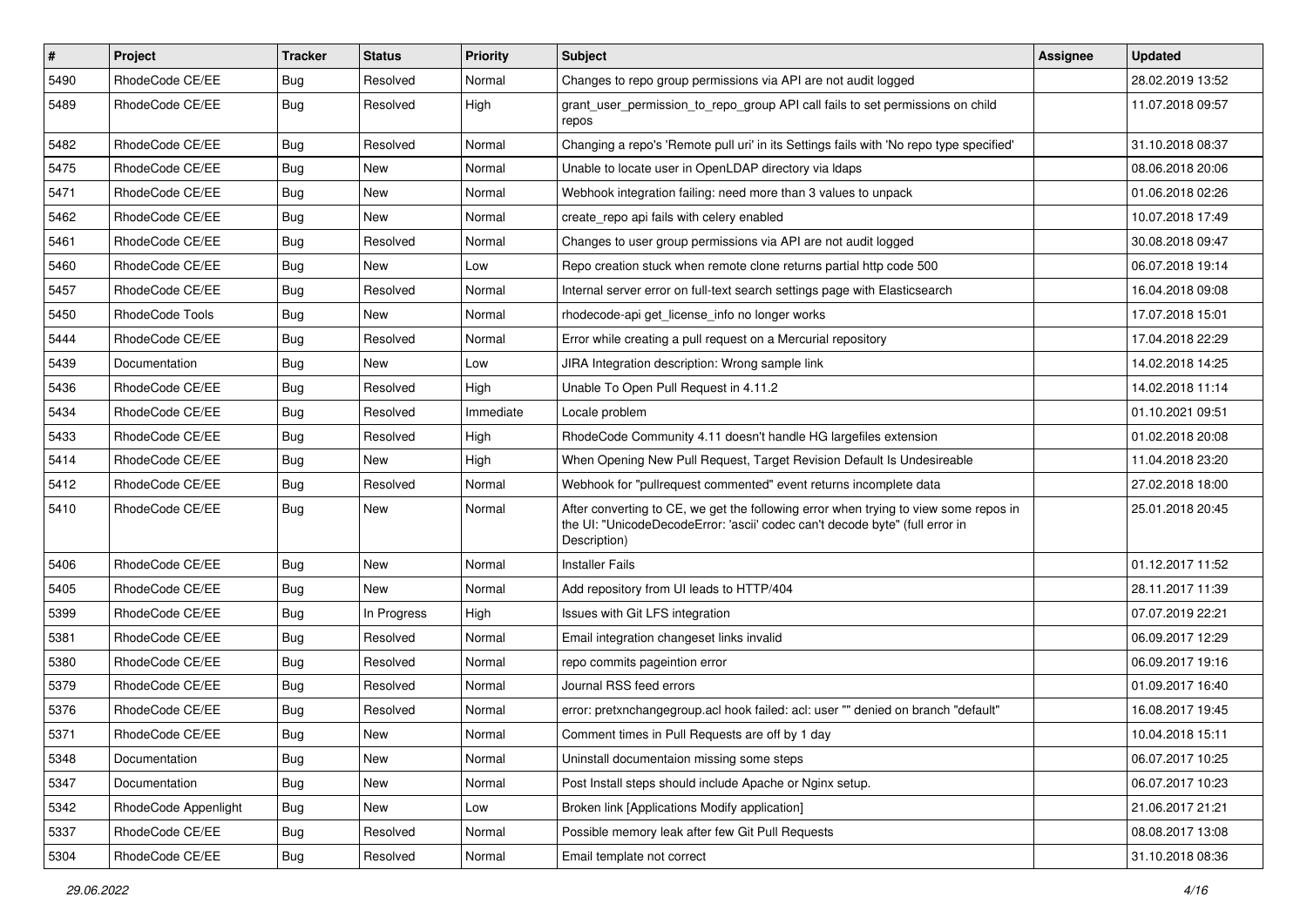| #    | Project         | <b>Tracker</b> | <b>Status</b> | <b>Priority</b> | <b>Subject</b>                                                                                                       | <b>Assignee</b>              | <b>Updated</b>   |
|------|-----------------|----------------|---------------|-----------------|----------------------------------------------------------------------------------------------------------------------|------------------------------|------------------|
| 5297 | RhodeCode CE/EE | Bug            | Resolved      | Normal          | Locale fails on a SuSE system                                                                                        |                              | 31.10.2018 08:36 |
| 5277 | RhodeCode CE/EE | Bug            | Resolved      | Normal          | table id=user_list_table - Ajax error                                                                                |                              | 13.04.2017 01:04 |
| 5266 | RhodeCode CE/EE | Bug            | Resolved      | Normal          | Validate if changes in target branches get's propagated on Pull request updates                                      |                              | 05.04.2017 18:10 |
| 5259 | RhodeCode CE/EE | Bug            | Resolved      | Normal          | user-journal storage changes                                                                                         |                              | 12.04.2017 00:04 |
| 5257 | RhodeCode CE/EE | <b>Bug</b>     | <b>New</b>    | Normal          | Git repository with big binary file provokes error and strange behavior/memory leak<br>of RH.                        | Marcin<br>Kuzminski<br>[CTO] | 23.03.2017 22:02 |
| 5248 | Documentation   | Bug            | <b>New</b>    | Normal          | Installation of rhodecode-tools                                                                                      |                              | 16.03.2017 16:35 |
| 5227 | RhodeCode CE/EE | <b>Bug</b>     | New           | Normal          | 400 during a svn checkout, file with special chars                                                                   |                              | 23.02.2017 17:43 |
| 5218 | RhodeCode CE/EE | Bug            | <b>New</b>    | Normal          | 500 when forking repository, when using special chars in password.                                                   |                              | 19.02.2017 21:46 |
| 5213 | RhodeCode CE/EE | Bug            | Resolved      | Normal          | Fixing Apache Proxy timeout issues                                                                                   |                              | 14.02.2017 09:44 |
| 5210 | RhodeCode CE/EE | Bug            | Resolved      | Normal          | webook problems                                                                                                      |                              | 13.02.2017 19:43 |
| 5164 | RhodeCode CE/EE | Bug            | Resolved      | Normal          | non-web calls are leaking session objects                                                                            |                              | 13.01.2017 01:30 |
| 5153 | Documentation   | Bug            | Resolved      | Normal          | Documentation: /tmp permissions                                                                                      |                              | 04.01.2017 13:02 |
| 4676 | RhodeCode CE/EE | Bug            | Resolved      | Normal          | Some admin passwords can make installation fail                                                                      |                              | 16.12.2016 16:16 |
| 4675 | RhodeCode CE/EE | Bug            | Resolved      | Normal          | Disk free inodes are displayed incorrectly                                                                           |                              | 13.12.2016 22:41 |
| 4306 | RhodeCode CE/EE | Bug            | Resolved      | Normal          | Issue to push file with character # on a SVN                                                                         |                              | 03.04.2017 16:44 |
| 4304 | RhodeCode CE/EE | Bug            | Resolved      | High            | Search: Internal Server Error                                                                                        |                              | 26.11.2016 16:26 |
| 4296 | RhodeCode CE/EE | Bug            | Resolved      | Normal          | [ee] Can not create pull requests with reviewers.                                                                    | Daniel D                     | 07.11.2016 21:17 |
| 4285 | RhodeCode CE/EE | Bug            | <b>New</b>    | Normal          | Intermittent error while trying to create or fork a repository                                                       |                              | 17.10.2016 22:42 |
| 4279 | RhodeCode CE/EE | Bug            | Resolved      | Normal          | re-captcha validation is broken                                                                                      | Martin<br>Bornhold           | 26.10.2016 22:27 |
| 4278 | RhodeCode CE/EE | Bug            | Resolved      | Normal          | [admin] Clicking the save button in admin -> settings -> issue tracker leads to<br>exception if no patterns entered. | Daniel D                     | 18.10.2016 13:38 |
| 4277 | RhodeCode CE/EE | Bug            | Resolved      | Normal          | [frontend] System info page does not work correctly in safari.                                                       | Martin<br>Bornhold           | 04.11.2016 12:08 |
| 4276 | RhodeCode CE/EE | Bug            | Resolved      | Normal          | System info page uses mercurial/git versions from RhodeCode instead of VCSServer                                     | Marcin<br>Kuzminski<br>[CTO] | 14.11.2016 21:19 |
| 4274 | RhodeCode CE/EE | Bug            | Resolved      | Normal          | 500 error when push big objects                                                                                      |                              | 13.02.2017 19:53 |
| 4273 | RhodeCode CE/EE | <b>Bug</b>     | Resolved      | Urgent          | GIT executable not seen by vcsserver                                                                                 | Martin<br>Bornhold           | 13.10.2016 15:45 |
| 4271 | RhodeCode CE/EE | Bug            | Resolved      | Normal          | Browsing new repository groups via SVN issue                                                                         | Martin<br>Bornhold           | 19.10.2016 11:11 |
| 4268 | RhodeCode CE/EE | <b>Bug</b>     | Resolved      | High            | [ee] default reviewers from changed lines is returning wrong values                                                  | Daniel D                     | 06.10.2016 14:35 |
| 4266 | RhodeCode CE/EE | Bug            | Resolved      | Normal          | Error 500 on integrations page after setting up Webhook                                                              |                              | 17.10.2016 15:35 |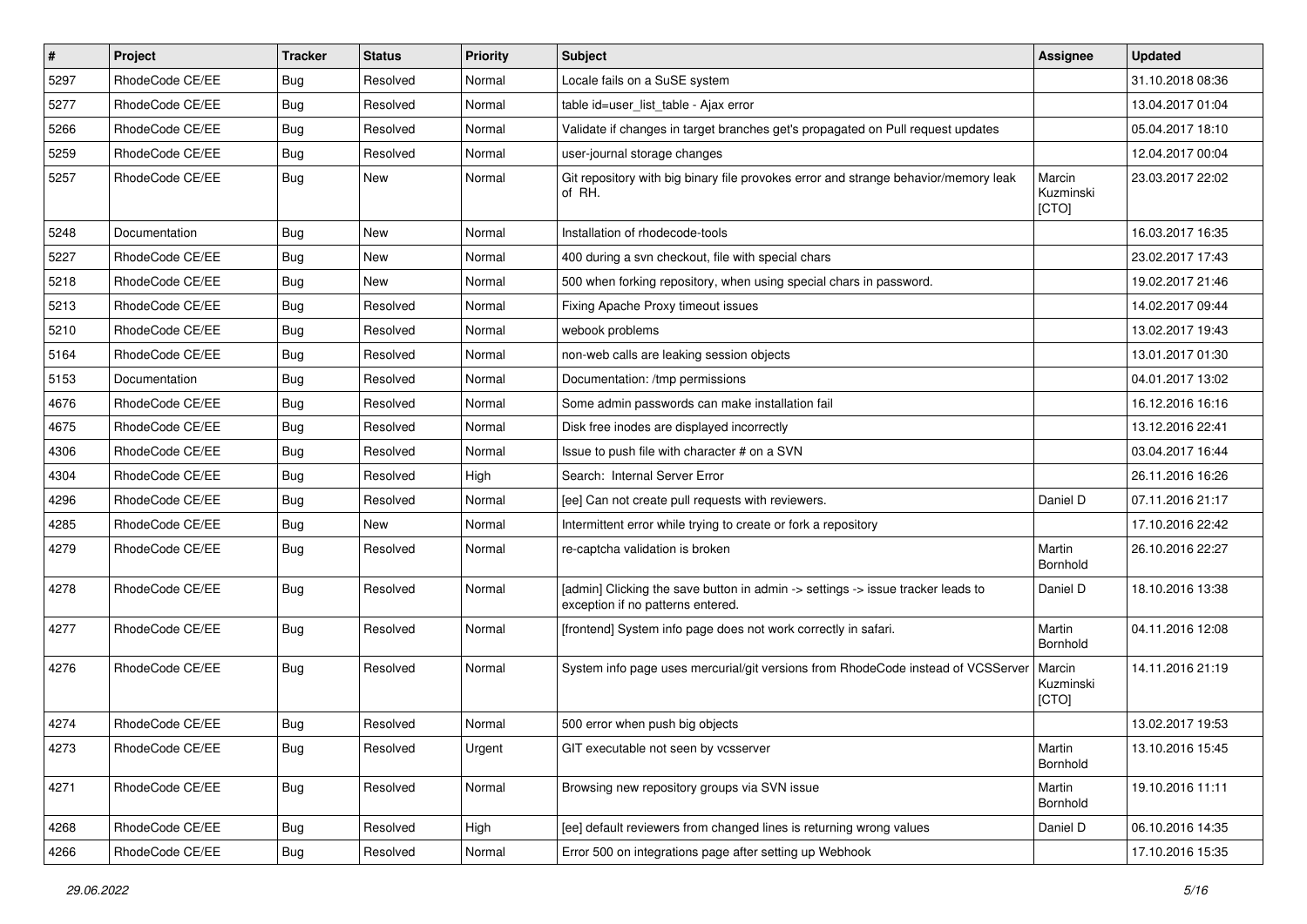| #    | Project         | <b>Tracker</b> | <b>Status</b> | <b>Priority</b> | Subject                                                                                                            | <b>Assignee</b>              | <b>Updated</b>                   |
|------|-----------------|----------------|---------------|-----------------|--------------------------------------------------------------------------------------------------------------------|------------------------------|----------------------------------|
| 4256 | RhodeCode CE/EE | Bug            | New           | Normal          | [ce, ee, ux] Source code highlight colors conflict with red/green inserted/deleted<br>blocks                       | Daniel D                     | 03.10.2016 05:00                 |
| 4255 | RhodeCode CE/EE | Bug            | New           | Normal          | [translation, i18n] translation not being applied to integrations pages                                            |                              | 30.09.2016 15:56                 |
| 4254 | RhodeCode CE/EE | Bug            | Resolved      | Normal          | [frontend] 500 Internal Server Error with i18n-ed pages                                                            | Lisa Quatmann                | 30.09.2016 14:38                 |
| 4250 | RhodeCode CE/EE | <b>Bug</b>     | Resolved      | Normal          | Adding a reviewer into existing PR doesn't set a reason.                                                           | Marcin<br>Kuzminski<br>[CTO] | 07.10.2016 20:05                 |
| 4247 | RhodeCode CE/EE | Bug            | Resolved      | Normal          | [vcs] Using current time as timestamp during archive creating leads to changing<br>hashes                          | Martin<br>Bornhold           | 28.09.2016 12:07                 |
| 4233 | RhodeCode CE/EE | Bug            | Resolved      | High            | slack, git push problem                                                                                            | Daniel D                     | 26.09.2016 11:56                 |
| 4224 | RhodeCode CE/EE | Bug            | Resolved      | Normal          | [docs] update docs re: removing old instances when switching editions                                              | Lisa Quatmann                | 11.10.2016 15:36                 |
| 4223 | RhodeCode CE/EE | Bug            | Resolved      | High            | [git, tags] annotated tags not appearing in UI                                                                     | Daniel D                     | 12.09.2016 06:12                 |
| 4208 | RhodeCode CE/EE | Bug            | <b>New</b>    | Normal          | [ce, ee] test errors get hidden by error page                                                                      | Daniel D                     | 14.09.2016 12:00                 |
| 4206 | RhodeCode CE/EE | Bug            | Resolved      | High            | Error creating SVN groups                                                                                          |                              | 15.09.2016 13:24                 |
| 4199 | RhodeCode CE/EE | Bug            | Resolved      | High            | investigate: ongoing SSL problems when switching to 4.X from 3.X                                                   | Johannes<br>Bornhold         | 15.09.2016 13:14                 |
| 4190 | RhodeCode CE/EE | Bug            | New           | Normal          | [tests] fix or remove rst xss inline test                                                                          |                              | 22.08.2016 12:15                 |
| 4189 | RhodeCode CE/EE | Bug            | New           | Normal          | [tests, git] count of commit ids is different for git than hg when comparing remote                                |                              | 22.08.2016 12:34                 |
| 4188 | RhodeCode CE/EE | Bug            | New           | Normal          | [tests, svn] changeset tests produce different results for svn                                                     |                              | 22.08.2016 09:54                 |
| 4184 | RhodeCode CE/EE | Bug            | Resolved      | High            | fix content INT overflow bug                                                                                       | Marcin<br>Kuzminski<br>[CTO] | 23.08.2016 10:31                 |
| 4178 | RhodeCode CE/EE | Bug            | Resolved      | Normal          | RhodeCode EE OVA VM wont run on a ESX 6.0 host                                                                     | Marcin<br>Kuzminski<br>[CTO] | 15.09.2016 13:25                 |
| 4173 | RhodeCode CE/EE | Bug            | Resolved      | Urgent          | [ce, ee] mysql recycle pool timeout not working                                                                    | Daniel D                     | 16.08.2016 22:02                 |
| 4166 | RhodeCode CE/EE | Bug            | Resolved      | Urgent          | [ce] Rhodecode crashing after MySQL error                                                                          |                              | 23.08.2016 23:35                 |
| 4155 | RhodeCode CE/EE | Bug            | Resolved      | Low             | Date of Last Change is not displayed correctly                                                                     | Marcin<br>Kuzminski<br>[CTO] | 21.01.2020 02:20                 |
| 4154 | RhodeCode CE/EE | Bug            | New           | Low             | [ce, ee] user register via github captcha                                                                          |                              | 05.08.2016 22:51                 |
| 4121 | RhodeCode CE/EE | Bug            | Resolved      | Normal          | [ce, ee] server announcement has extra margin                                                                      |                              | Lisa Quatmann   26.09.2016 14:00 |
| 4116 | RhodeCode CE/EE | <b>Bug</b>     | New           | High            | [ee] Starting EE or running paster commands like setup-rhodecode does not work<br>without setting LC_ALL properly. |                              | 18.08.2016 21:03                 |
| 4110 | RhodeCode CE/EE | Bug            | In Progress   | Normal          | [ce, ee] repos can be named _admin, _static                                                                        | Daniel D                     | 20.07.2016 19:51                 |
| 4109 | RhodeCode CE/EE | <b>Bug</b>     | New           | Normal          | [files] The "switch to commit" widget is broken after using browser back button                                    |                              | 17.04.2018 21:50                 |
| 4092 | RhodeCode CE/EE | <b>Bug</b>     | Feedback      | Normal          | [ce, ee] Redmine/JIRA integrations - smart commits                                                                 | Daniel D                     | 21.07.2016 12:59                 |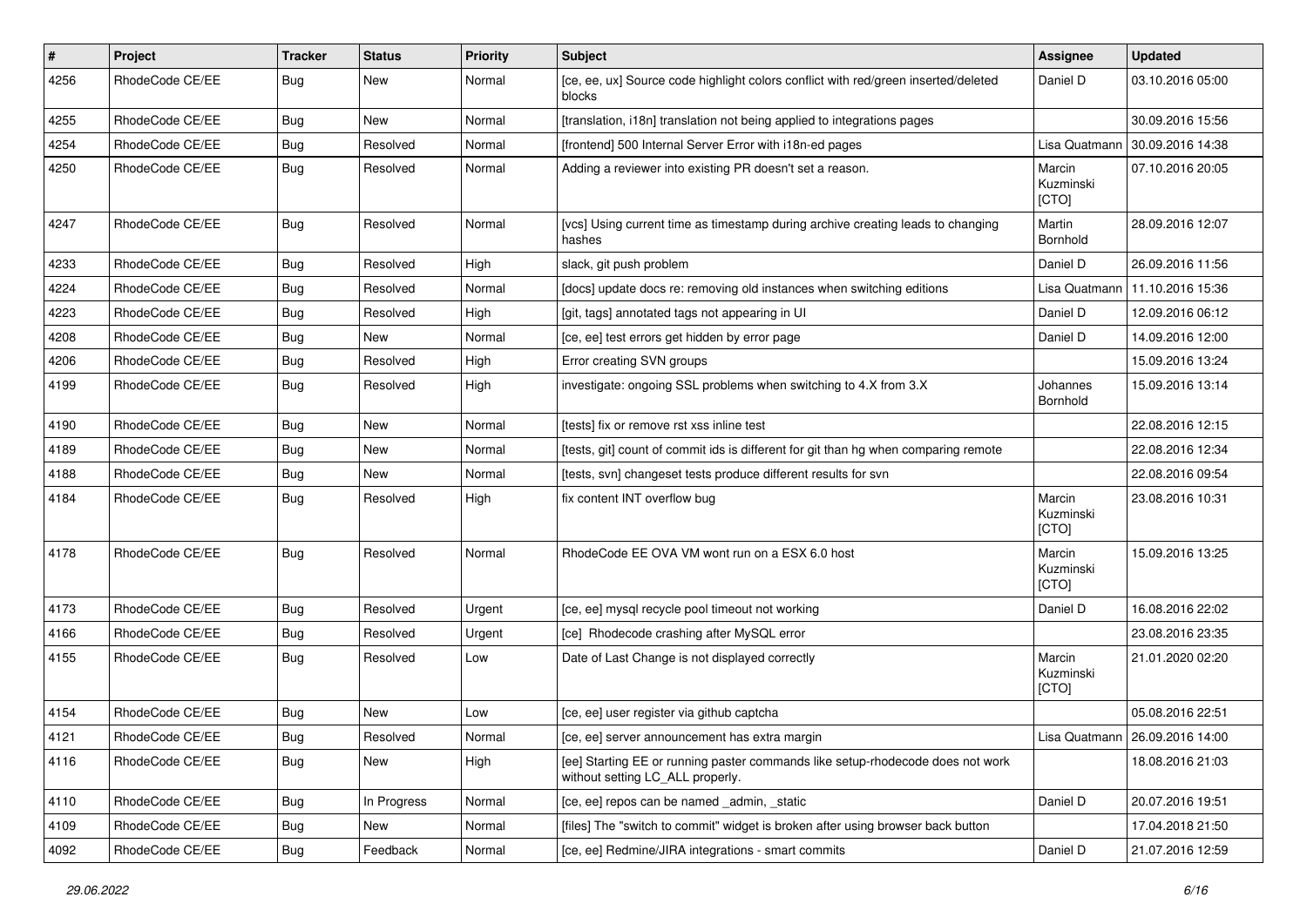| #    | Project              | <b>Tracker</b> | <b>Status</b> | <b>Priority</b> | <b>Subject</b>                                                                          | Assignee                     | <b>Updated</b>   |
|------|----------------------|----------------|---------------|-----------------|-----------------------------------------------------------------------------------------|------------------------------|------------------|
| 4091 | RhodeCode CE/EE      | Bug            | Resolved      | Normal          | [ce, ee] Redmine integration blocks for 30 seconds if redmine server not available      | Daniel D                     | 15.07.2016 12:26 |
| 4090 | RhodeCode CE/EE      | Bug            | Resolved      | Normal          | test ticket                                                                             |                              | 09.03.2021 20:39 |
| 4089 | RhodeCode CE/EE      | Bug            | Resolved      | Normal          | svn repository does not exist                                                           |                              | 12.06.2018 12:29 |
| 4065 | RhodeCode CE/EE      | Bug            | Resolved      | Normal          | [ux, login] 404 on login after comment attempt                                          | Marcin<br>Kuzminski<br>[CTO] | 04.07.2016 00:40 |
| 4040 | RhodeCode CE/EE      | Bug            | New           | Low             | [ce, ee] logout when logged out causes 403 Cross-site request forgery detected          |                              | 23.06.2016 13:40 |
| 4036 | RhodeCode CE/EE      | Bug            | Resolved      | Normal          | encrypted clone_uri can throw unicodeerror after key change                             | Marcin<br>Kuzminski<br>[CTO] | 27.06.2016 19:38 |
| 4035 | RhodeCode CE/EE      | Bug            | In Progress   | Normal          | failed to create whoosh index                                                           | Marcin<br>Kuzminski<br>[CTO] | 06.07.2016 00:04 |
| 3994 | RhodeCode Appenlight | Bug            | New           | Normal          | during setup, user is given option to make admin account even if one does not exist     |                              | 08.06.2016 12:44 |
| 3991 | RhodeCode Appenlight | Bug            | Resolved      | Normal          | report logs need upper margin                                                           |                              | 21.06.2016 18:55 |
| 3990 | RhodeCode Appenlight | Bug            | New           | Normal          | some dashboard builder buttons are up against fields                                    |                              | 07.06.2016 12:01 |
| 3989 | RhodeCode Appenlight | Bug            | Resolved      | Normal          | even up report spacing                                                                  |                              | 21.06.2016 18:55 |
| 3987 | RhodeCode Appenlight | Bug            | New           | Normal          | adjust footer so it's consistent with the website footer                                |                              | 15.06.2016 10:20 |
| 3986 | RhodeCode Appenlight | Bug            | New           | Normal          | table headers should be left aligned                                                    |                              | 07.06.2016 11:53 |
| 3971 | RhodeCode CE/EE      | Bug            | Resolved      | Normal          | [ce, vcs] Merge requests/Pull requests failing due to rebase problem                    | Johannes<br>Bornhold         | 19.07.2016 15:54 |
| 3963 | RhodeCode CE/EE      | Bug            | New           | Normal          | [ce] Getting a newly added repo via remap/rescan via api gives no data                  |                              | 27.05.2016 05:02 |
| 3956 | RhodeCode CE/EE      | Bug            | New           | Normal          | [ce] - svn commit with all 'None' properties (author, message, etc.)                    |                              | 23.05.2016 17:22 |
| 3950 | RhodeCode CE/EE      | Bug            | Resolved      | Normal          | [ce, ee] trying to merge pr against a deleted branch/bookmark breaks the pr page        | Martin<br>Bornhold           | 27.10.2016 16:12 |
| 3939 | RhodeCode CE/EE      | Bug            | New           | Normal          | [ux] changelog filter blank after going back in browser                                 |                              | 18.05.2016 14:50 |
| 3923 | RhodeCode CE/EE      | Bug            | <b>New</b>    | Normal          | odd exception on running internal-code                                                  |                              | 09.08.2016 10:54 |
| 3922 | RhodeCode CE/EE      | Bug            | New           | Normal          | svn backend returns different diff to git/hg backends                                   |                              | 11.05.2016 14:29 |
| 3615 | RhodeCode CE/EE      | Bug            | <b>New</b>    | Low             | (OperationalError) too many SQL variables on admin journal page                         |                              | 06.05.2016 11:45 |
| 3555 | RhodeCode CE/EE      | Bug            | Resolved      | Normal          | Then disabled repo location change the panel should explicitly state that it's disabled |                              | 25.04.2016 10:34 |
| 3549 | RhodeCode CE/EE      | <b>Bug</b>     | Resolved      | Normal          | [4.0.0 regression], file source links use last commit id instead of current commit id   | Marcin<br>Kuzminski<br>[CTO] | 21.04.2016 16:10 |
| 3488 | RhodeCode CE/EE      | Bug            | Resolved      | Normal          | [frontend, styling] update icon font                                                    | Lisa Quatmann                | 04.10.2016 13:27 |
| 3483 | RhodeCode CE/EE      | Bug            | New           | Normal          | oauth: disable 3rd party registration if RhodeCode registration is disabled             | Marcin<br>Kuzminski<br>[CTO] | 13.04.2016 12:13 |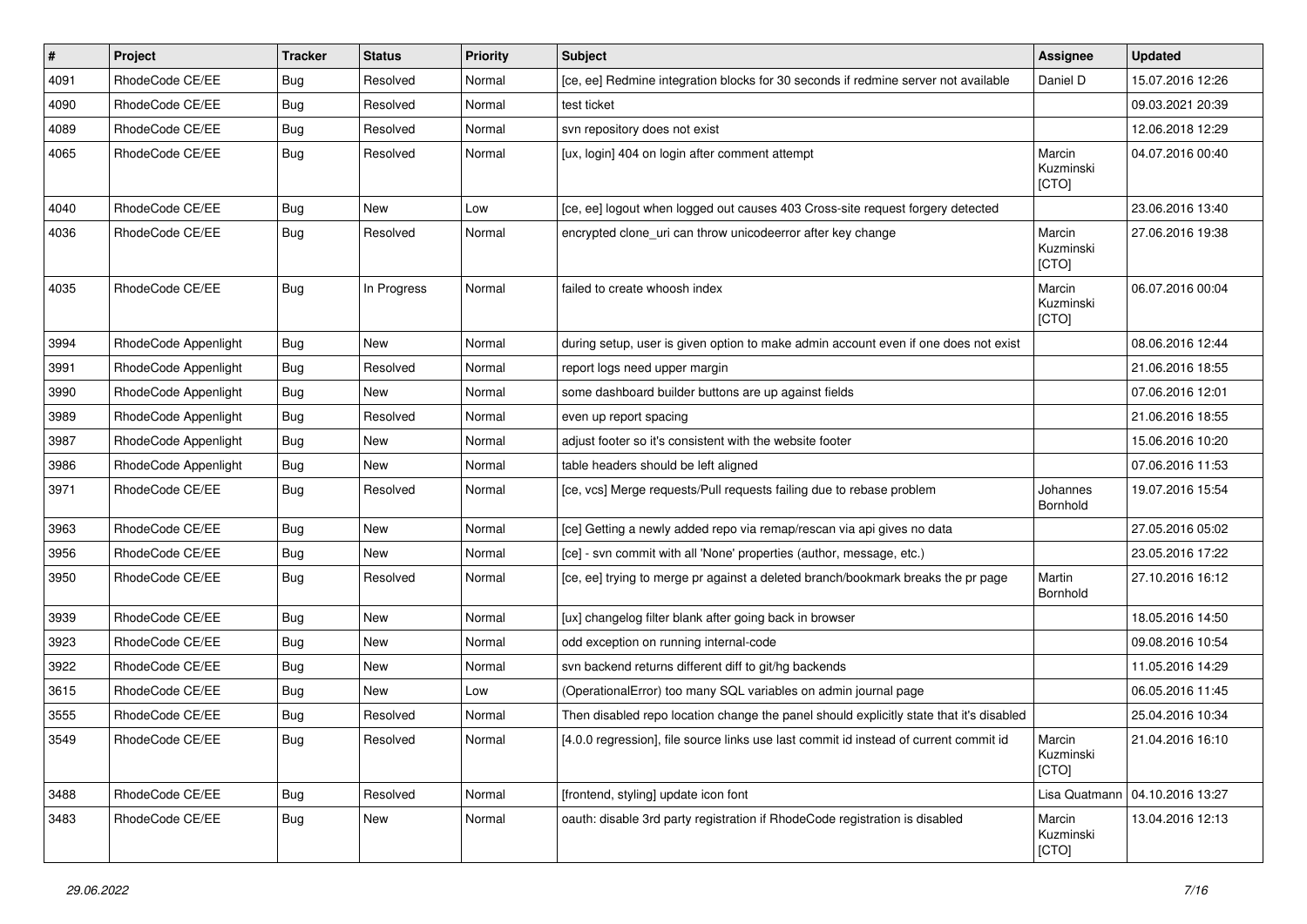| $\pmb{\#}$ | Project         | Tracker    | <b>Status</b> | <b>Priority</b> | <b>Subject</b>                                                            | Assignee                     | <b>Updated</b>   |
|------------|-----------------|------------|---------------|-----------------|---------------------------------------------------------------------------|------------------------------|------------------|
| 3441       | RhodeCode CE/EE | Bug        | New           | Normal          | [ux] clicking on line in file view scrolls to that line                   |                              | 05.04.2016 13:35 |
| 3382       | RhodeCode CE/EE | <b>Bug</b> | <b>New</b>    | Normal          | download superrepo with subrepos                                          |                              | 25.03.2016 01:30 |
| 3372       | RhodeCode CE/EE | Bug        | In Progress   | High            | [Idap, groups] Customer gets an empty list of groups                      | Mikhail<br>Chernykh          | 08.06.2016 11:32 |
| 3357       | RhodeCode CE/EE | Bug        | Resolved      | Normal          | switch to sometimes fails to load files metadata                          |                              | 30.03.2016 10:56 |
| 3351       | RhodeCode CE/EE | <b>Bug</b> | New           | Normal          | Duplicate IP whitelist entry shows error flash                            |                              | 21.03.2016 15:54 |
| 3334       | RhodeCode CE/EE | Bug        | New           | Normal          | Attempt to edit .coveragerc through the online file editor                |                              | 17.03.2016 13:49 |
| 3250       | RhodeCode CE/EE | <b>Bug</b> | New           | Normal          | Posting a comment message is very slow !                                  |                              | 17.03.2016 12:57 |
| 3022       | RhodeCode CE/EE | <b>Bug</b> | New           | Normal          | SVN support with repositories groups                                      |                              | 26.07.2016 18:25 |
| 2264       | RhodeCode CE/EE | Bug        | Resolved      | Normal          | New user password change doesn't actually require a password change.      |                              | 12.08.2016 16:01 |
| 1404       | RhodeCode CE/EE | Bug        | Resolved      | Normal          | clone of really huge git repo (4gb) causes pyro to explode                |                              | 07.02.2017 14:52 |
| 5653       | RhodeCode CE/EE | Feature    | New           | Normal          | Extend SSH clone to support cloning by repo id.                           | Marcin<br>Kuzminski<br>[CTO] | 17.02.2021 12:58 |
| 5643       | RhodeCode CE/EE | Feature    | Resolved      | Low             | jump to bottom of review                                                  |                              | 30.04.2021 08:53 |
| 5642       | RhodeCode CE/EE | Feature    | Resolved      | Normal          | pull request version column in commit list                                |                              | 30.04.2021 08:53 |
| 5641       | RhodeCode CE/EE | Feature    | New           | Normal          | "Add draft" / (x) button usability                                        |                              | 30.11.2020 20:53 |
| 5638       | RhodeCode CE/EE | Feature    | New           | Normal          | Add "Copy full url path" button                                           |                              | 05.02.2021 20:23 |
| 5637       | RhodeCode CE/EE | Feature    | New           | Normal          | Clone URL templates - add per repository/namespace                        |                              | 29.10.2020 09:38 |
| 5635       | RhodeCode CE/EE | Feature    | Resolved      | Normal          | Remember column sorted by of the "Pull Requests You Participate In" table |                              | 30.11.2020 22:30 |
| 5631       | RhodeCode CE/EE | Feature    | New           | Normal          | Change target of PR                                                       |                              | 31.07.2020 17:05 |
| 5617       | RhodeCode CE/EE | Feature    | New           | Normal          | Allow PRs to non-head bookmarks                                           |                              | 20.05.2020 12:25 |
| 5615       | RhodeCode CE/EE | Feature    | Resolved      | Normal          | Misleading message in PR diff view "File was deleted in this version"     | Daniel D                     | 23.04.2020 17:40 |
| 5614       | RhodeCode CE/EE | Feature    | Resolved      | Normal          | Show context function name in hg diffs                                    |                              | 23.04.2020 13:43 |
| 5613       | RhodeCode CE/EE | Feature    | New           | Low             | Feature Request: Issue tracker link in new tab/window                     |                              | 03.10.2021 23:25 |
| 5611       | RhodeCode CE/EE | Feature    | Resolved      | Normal          | Add information "is the pull request up to date?" in the PR page          |                              | 03.10.2021 23:24 |
| 5603       | RhodeCode CE/EE | Feature    | Resolved      | Normal          | Code search - highlight matching search terms                             |                              | 30.03.2020 11:16 |
| 5602       | RhodeCode CE/EE | Feature    | Resolved      | Normal          | Copy full path only copies partial                                        | Daniel D                     | 30.03.2020 16:04 |
| 5601       | RhodeCode CE/EE | Feature    | Resolved      | Normal          | Default navigation should be by branch name not commit id                 |                              | 04.06.2020 23:51 |
| 5600       | RhodeCode CE/EE | Feature    | New           | Normal          | Change default repository landing page                                    |                              | 27.01.2021 01:04 |
| 5595       | RhodeCode CE/EE | Feature    | New           | Normal          | Group code review mail notification                                       |                              | 03.03.2020 10:17 |
| 5586       | RhodeCode CE/EE | Feature    | New           | Normal          | @mention should be a link                                                 |                              | 29.01.2020 11:46 |
| 5585       | RhodeCode CE/EE | Feature    | Resolved      | Normal          | Minimize downtime on rccontrol upgrade                                    |                              | 27.03.2020 09:45 |
| 5584       | RhodeCode CE/EE | Feature    | New           | Normal          | "update pull request link" message on vcs client                          |                              | 23.01.2020 10:32 |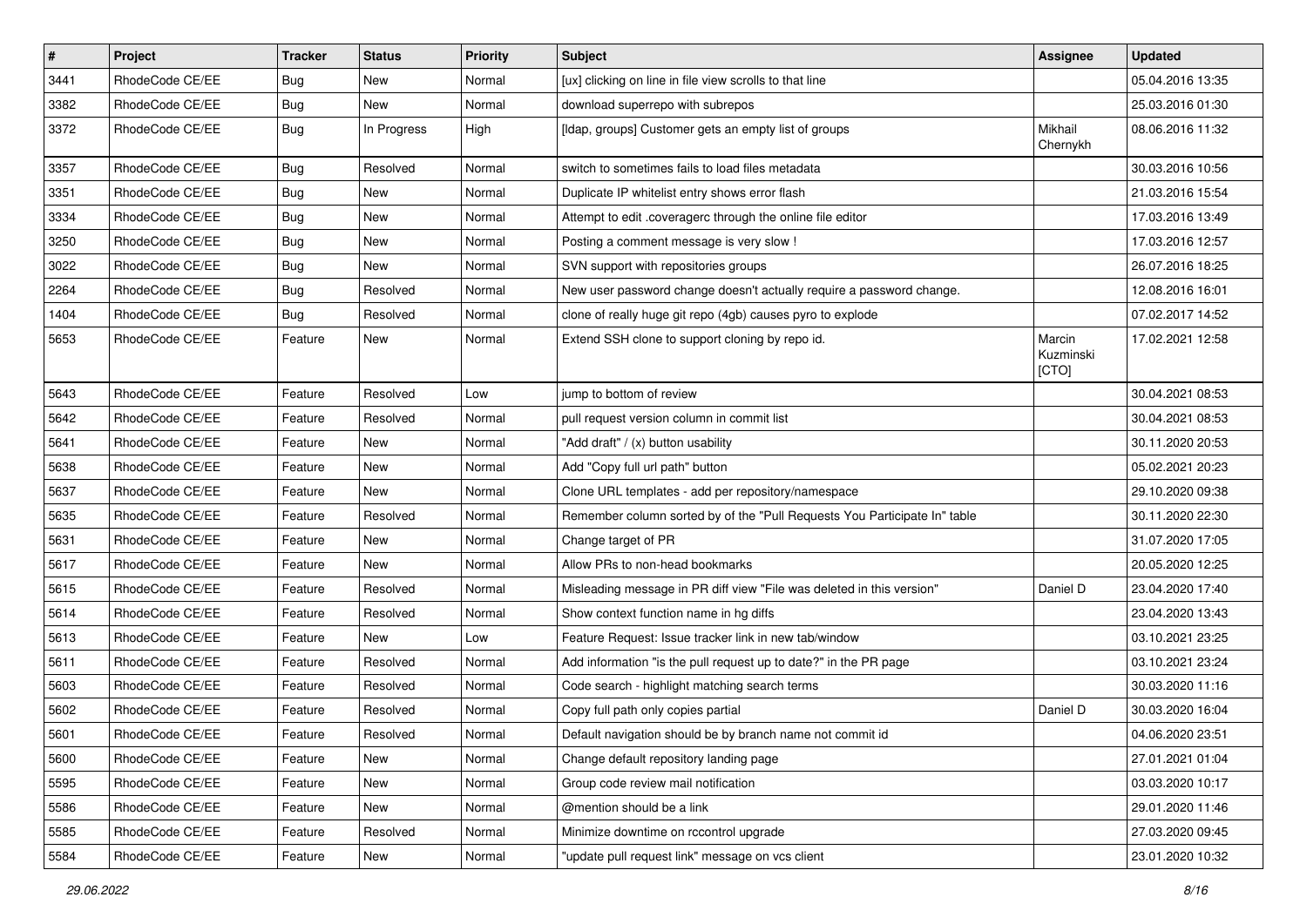| $\vert$ # | Project           | <b>Tracker</b> | <b>Status</b> | <b>Priority</b> | <b>Subject</b>                                                                                  | <b>Assignee</b>              | <b>Updated</b>   |
|-----------|-------------------|----------------|---------------|-----------------|-------------------------------------------------------------------------------------------------|------------------------------|------------------|
| 5583      | RhodeCode CE/EE   | Feature        | Resolved      | Normal          | rcextensions hook for pull request comment                                                      |                              | 23.04.2020 13:42 |
| 5582      | RhodeCode Control | Feature        | <b>New</b>    | Normal          | Add the version number of a PR in the HTTP API                                                  |                              | 15.01.2020 10:45 |
| 5581      | RhodeCode CE/EE   | Feature        | Resolved      | Normal          | expose `send email` option in the HTTP API, for `comment commit` and<br>`comment_pull_request`  | Daniel D                     | 29.01.2020 11:46 |
| 5574      | RhodeCode CE/EE   | Feature        | Resolved      | Normal          | hg: Information for external hooks                                                              |                              | 30.07.2020 15:40 |
| 5552      | RhodeCode CE/EE   | Feature        | New           | High            | PR dependency across repos                                                                      |                              | 22.06.2019 01:15 |
| 5548      | RhodeCode CE/EE   | Feature        | New           | Normal          | Initial Search API                                                                              | Peter Colledge               | 07.07.2019 22:21 |
| 5543      | RhodeCode CE/EE   | Feature        | <b>New</b>    | Normal          | Repo API should have equivalent get_repo_audit_logs() to User API call<br>get_user_audit_logs() |                              | 26.02.2019 12:22 |
| 5536      | RhodeCode CE/EE   | Feature        | Resolved      | Low             | Ability to disable server-side SSH key generation                                               |                              | 28.02.2019 13:52 |
| 5534      | RhodeCode Control | Feature        | New           | Normal          | extract/preload subcommand                                                                      |                              | 14.02.2019 14:45 |
| 5533      | RhodeCode Control | Feature        | In Progress   | Normal          | Support busybox tar                                                                             |                              | 09.02.2019 22:09 |
| 5520      | RhodeCode CE/EE   | Feature        | Resolved      | Normal          | Show the head commits shas when the merge is prevented due to multiple heads                    |                              | 28.02.2019 13:52 |
| 5511      | RhodeCode CE/EE   | Feature        | New           | Normal          | New feature to synchronize the fork with the remote repo from the summary page                  |                              | 13.11.2018 01:23 |
| 5504      | RhodeCode CE/EE   | Feature        | New           | Normal          | Buttons to copy commit hash and to expand the commit message in the repo<br>summary view        |                              | 26.10.2018 00:59 |
| 5469      | RhodeCode CE/EE   | Feature        | Resolved      | Normal          | elastisearch > 2.x not supported?                                                               |                              | 21.01.2020 02:19 |
| 5442      | RhodeCode CE/EE   | Feature        | Resolved      | Low             | Preview of Jupyter notebooks                                                                    | Marcin<br>Kuzminski<br>[CTO] | 16.01.2019 16:33 |
| 5441      | RhodeCode CE/EE   | Feature        | New           | Low             | Some files not parsed as XML files                                                              | Marcin<br>Kuzminski<br>[CTO] | 12.06.2018 12:23 |
| 5396      | RhodeCode CE/EE   | Feature        | Resolved      | Normal          | Merge state with shadow repo should be created during pull request                              |                              | 12.10.2017 21:57 |
| 5382      | RhodeCode CE/EE   | Feature        | New           | Normal          | Support for repository aliases                                                                  | Marcin<br>Kuzminski<br>[CTO] | 04.09.2017 15:17 |
| 5368      | RhodeCode CE/EE   | Feature        | Resolved      | Normal          | Mercurial: Close branch before merging it                                                       | Mathieu Cantin               | 21.01.2020 02:11 |
| 5321      | RhodeCode CE/EE   | Feature        | Resolved      | Normal          | Audit logs                                                                                      |                              | 21.06.2017 12:49 |
| 5316      | RhodeCode CE/EE   | Feature        | In Progress   | Normal          | UI should provide checkout URL for a SVN path                                                   |                              | 06.11.2017 21:59 |
| 5289      | RhodeCode CE/EE   | Feature        | New           | High            | Ability to Upload/Replace a file using the UI                                                   |                              | 22.09.2017 10:29 |
| 5278      | RhodeCode CE/EE   | Feature        | New           | Normal          | Require support for git repositories of the form git://                                         |                              | 13.04.2017 15:20 |
| 5273      | RhodeCode CE/EE   | Feature        | New           | Normal          | Comment status                                                                                  |                              | 07.04.2017 13:10 |
| 5272      | RhodeCode CE/EE   | Feature        | Resolved      | Normal          | Pull Request checklist                                                                          |                              | 21.01.2020 02:09 |
| 5271      | RhodeCode CE/EE   | Feature        | New           | Normal          | Private comments                                                                                |                              | 07.04.2017 12:01 |
| 5256      | RhodeCode CE/EE   | Feature        | New           | Normal          | Last repository access time.                                                                    |                              | 23.03.2017 16:34 |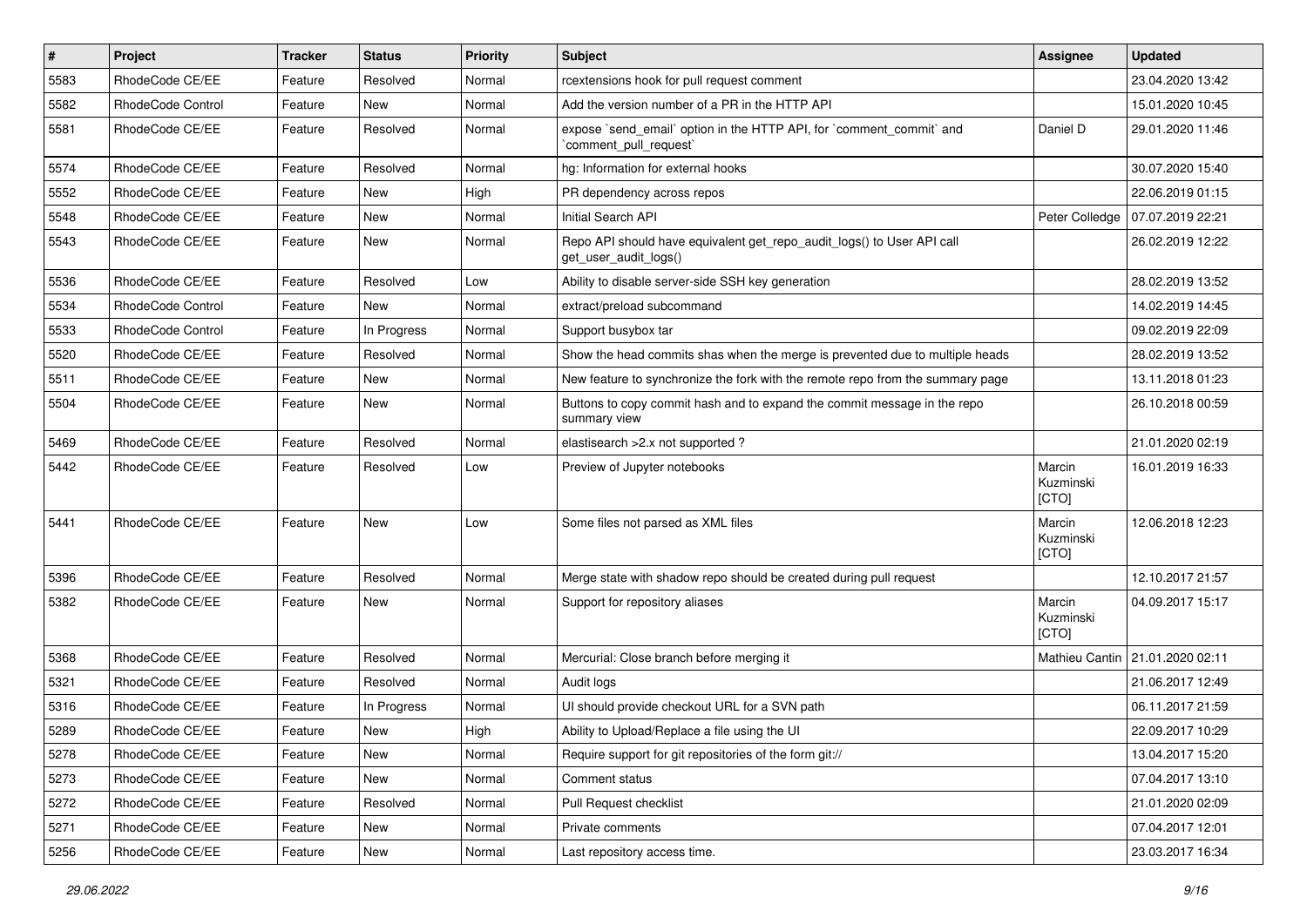| $\vert$ # | Project              | <b>Tracker</b> | <b>Status</b> | <b>Priority</b> | <b>Subject</b>                                                           | <b>Assignee</b>              | <b>Updated</b>   |
|-----------|----------------------|----------------|---------------|-----------------|--------------------------------------------------------------------------|------------------------------|------------------|
| 5187      | RhodeCode CE/EE      | Feature        | Resolved      | Normal          | changelog dynamic loading of commits                                     |                              | 12.06.2018 12:31 |
| 4301      | RhodeCode CE/EE      | Feature        | New           | Normal          | [API] toggle force_password_reset in api for Idap users                  |                              | 28.10.2016 15:43 |
| 4272      | RhodeCode CE/EE      | Feature        | New           | Normal          | Better SPAM protection                                                   |                              | 12.10.2016 11:14 |
| 4267      | RhodeCode CE/EE      | Feature        | Resolved      | Normal          | [ce, ee] jira tracker integration wildcard project key support           | Daniel D                     | 10.10.2016 20:13 |
| 4232      | RhodeCode CE/EE      | Feature        | <b>New</b>    | Normal          | [ce, ee, pr, compare] redo diffs, support side by side diffs, html diffs | Daniel D                     | 25.10.2016 15:40 |
| 4226      | RhodeCode CE/EE      | Feature        | <b>New</b>    | Normal          | [settings, system info] add VCS and Channelstream status to System Info  |                              | 14.09.2016 16:45 |
| 4225      | RhodeCode CE/EE      | Feature        | Resolved      | Normal          | [ce, ee] repo group integrations cascade to child repo groups            | Daniel D                     | 14.09.2016 11:12 |
| 4222      | RhodeCode CE/EE      | Feature        | New           | Normal          | Configurable detection of READMEs                                        |                              | 09.09.2016 10:05 |
| 4220      | RhodeCode Appenlight | Feature        | <b>New</b>    | Low             | Search params allow sorting of result.                                   |                              | 06.09.2016 16:33 |
| 4219      | RhodeCode CE/EE      | Feature        | Resolved      | Normal          | [ce, ee] Add mandatory reviewers for pull requests                       | Marcin<br>Kuzminski<br>[CTO] | 20.06.2017 15:23 |
| 4213      | RhodeCode CE/EE      | Feature        | <b>New</b>    | High            | Embed PostgreSQL database                                                | Marcin<br>Kuzminski<br>[CTO] | 03.09.2016 23:45 |
| 4211      | RhodeCode CE/EE      | Feature        | Resolved      | Normal          | [ce, ee] increase webhook flexibility                                    | Marcin<br>Kuzminski<br>[CTO] | 20.06.2022 10:55 |
| 4207      | RhodeCode CE/EE      | Feature        | Resolved      | Normal          | Support for obsolescence markers in changelog UI                         |                              | 19.05.2017 16:14 |
| 4193      | RhodeCode CE/EE      | Feature        | In Progress   | Normal          | Improve Filter Functionality in the Change Log                           | Marcin<br>Kuzminski<br>[CTO] | 22.09.2017 10:25 |
| 4192      | RhodeCode CE/EE      | Feature        | Resolved      | Normal          | [ce, ee] slack/hipchat integrations group commits by branch pushed       |                              | 09.09.2016 19:01 |
| 4191      | RhodeCode CE/EE      | Feature        | <b>New</b>    | Normal          | Add custom Image logo option to header                                   |                              | 22.08.2016 14:49 |
| 4183      | RhodeCode CE/EE      | Feature        | Resolved      | Normal          | Different roles for PR reviewers                                         | Daniel D                     | 12.10.2020 23:13 |
| 4182      | RhodeCode CE/EE      | Feature        | New           | Normal          | add direct link from notification to corresponding PR                    |                              | 19.08.2016 12:35 |
| 4175      | RhodeCode CE/EE      | Feature        | Resolved      | Normal          | [ce, ee] repo group integrations                                         | Daniel D                     | 16.08.2016 20:00 |
| 4157      | RhodeCode CE/EE      | Feature        | New           | Normal          | [integrations] Integrate with industry standard SW development tools     | Daniel D                     | 08.08.2016 12:55 |
| 4144      | RhodeCode CE/EE      | Feature        | New           | Normal          | [ux] improve enable/disable of notifications                             |                              | 02.08.2016 17:19 |
| 4074      | RhodeCode CE/EE      | Feature        | New           | Normal          | Edit review comment                                                      | Bartłomiej<br>Wołyńczyk      | 17.04.2018 21:51 |
| 4071      | RhodeCode Appenlight | Feature        | New           | Normal          | Allow for easy out-out of assigned permissions                           |                              | 05.07.2016 10:14 |
| 4064      | RhodeCode Appenlight | Feature        | New           | Normal          | Create a multiple action feature for Reports and Logs lists              |                              | 30.06.2016 15:18 |
| 4063      | RhodeCode Appenlight | Feature        | New           | Normal          | add option to specify custom value in dashboard select                   |                              | 30.06.2016 15:17 |
| 4062      | RhodeCode Appenlight | Feature        | New           | Normal          | A way to see browser breakdown for an error                              |                              | 30.06.2016 15:16 |
| 4061      | RhodeCode Appenlight | Feature        | New           | Normal          | Timezone for applications                                                |                              | 30.06.2016 15:16 |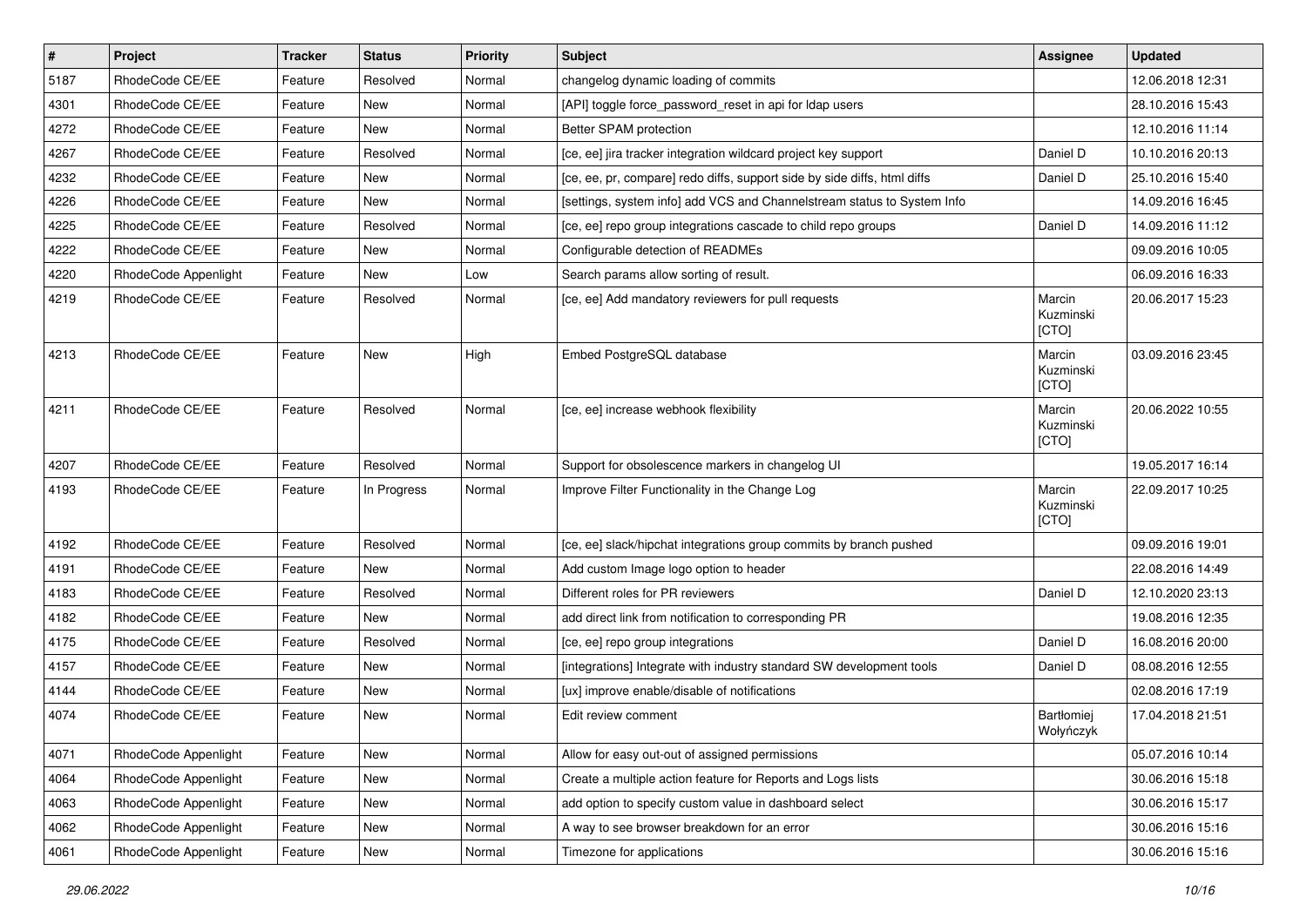| $\vert$ # | Project              | <b>Tracker</b> | <b>Status</b> | <b>Priority</b> | <b>Subject</b>                                                            | <b>Assignee</b>              | <b>Updated</b>   |
|-----------|----------------------|----------------|---------------|-----------------|---------------------------------------------------------------------------|------------------------------|------------------|
| 4060      | RhodeCode Appenlight | Feature        | New           | Normal          | Replayable requests                                                       |                              | 30.06.2016 15:15 |
| 4059      | RhodeCode Appenlight | Feature        | <b>New</b>    | Normal          | Server Monitoring                                                         |                              | 30.06.2016 15:15 |
| 4057      | RhodeCode Appenlight | Feature        | New           | Normal          | Negation option for search filter                                         |                              | 30.06.2016 15:12 |
| 4056      | RhodeCode Appenlight | Feature        | <b>New</b>    | Normal          | Optionally allow to filter graphs per machine in dashboard                |                              | 30.06.2016 15:12 |
| 4044      | RhodeCode CE/EE      | Feature        | Resolved      | Normal          | Branch permissions                                                        |                              | 30.08.2018 09:48 |
| 4017      | RhodeCode Appenlight | Feature        | <b>New</b>    | Low             | application logos need help                                               |                              | 14.06.2016 11:52 |
| 4000      | RhodeCode CE/EE      | Feature        | <b>New</b>    | Normal          | Make compare more functional                                              | Marcin<br>Kuzminski<br>[CTO] | 18.11.2017 19:11 |
| 3999      | RhodeCode CE/EE      | Feature        | Resolved      | Normal          | Add `send account information` to user creation page                      |                              | 28.06.2016 15:22 |
| 3981      | RhodeCode CE/EE      | Feature        | Resolved      | Normal          | Add cloud hosting like Gitlab, GitHub                                     |                              | 02.03.2020 09:14 |
| 3980      | RhodeCode CE/EE      | Feature        | New           | Normal          | Add CI engine                                                             |                              | 05.06.2016 21:32 |
| 3979      | RhodeCode CE/EE      | Feature        | <b>New</b>    | Normal          | Add kanban board                                                          |                              | 05.06.2016 21:20 |
| 3978      | RhodeCode CE/EE      | Feature        | New           | Normal          | Add bug tracker                                                           |                              | 05.06.2016 21:20 |
| 3977      | RhodeCode CE/EE      | Feature        | <b>New</b>    | Normal          | Wiki                                                                      |                              | 05.06.2016 21:11 |
| 3486      | RhodeCode CE/EE      | Feature        | New           | Normal          | expose origin of permission in perm dict for users                        |                              | 06.06.2016 10:54 |
| 3472      | RhodeCode CE/EE      | Feature        | <b>New</b>    | Normal          | Expose unified hooks that can be used in SSH backend                      |                              | 14.04.2016 17:54 |
| 3460      | RhodeCode CE/EE      | Feature        | New           | Normal          | [ux, frontend] hide "show more" button when there is nothing more to show |                              | 11.04.2016 13:37 |
| 3455      | RhodeCode CE/EE      | Feature        | New           | Normal          | [ux] commit message search should render entire commit message            |                              | 07.04.2016 17:50 |
| 3440      | RhodeCode CE/EE      | Feature        | New           | Normal          | [design, ux] mock-up user interface for adding a branch/bookmark          |                              | 05.04.2016 09:21 |
| 3373      | RhodeCode CE/EE      | Feature        | New           | Normal          | Allow to create Bookmarks and Branches from UI                            |                              | 05.04.2016 09:21 |
| 2882      | RhodeCode CE/EE      | Feature        | New           | Normal          | Bulk comment submit                                                       |                              | 17.03.2016 17:50 |
| 2817      | RhodeCode CE/EE      | Feature        | Resolved      | Normal          | Make largefiles downloadable from the interface                           |                              | 27.03.2017 14:04 |
| 2539      | RhodeCode CE/EE      | Feature        | Feedback      | Normal          | Recursive deletion of resources                                           |                              | 20.04.2016 08:52 |
| 1457      | RhodeCode CE/EE      | Feature        | New           | Normal          | add allow permissions inheritance on repo groups                          |                              | 22.09.2017 10:27 |
| 1131      | RhodeCode CE/EE      | Feature        | Resolved      | Normal          | Implement default reviewers for code review                               | Daniel D                     | 21.09.2016 18:28 |
| 1055      | RhodeCode CE/EE      | Feature        | Resolved      | Normal          | [pr, vcs] Expose the shadow repository of a pull request                  | Martin<br>Bornhold           | 26.10.2016 10:33 |
| 687       | Documentation        | Feature        | New           | Normal          | [Integraton] - Elastic search integration                                 | <b>Brian Butler</b>          | 01.07.2016 14:15 |
| 659       | Documentation        | Feature        | New           | Normal          | Peer to Peer Failover                                                     | <b>Brian Butler</b>          | 01.07.2016 14:15 |
| 317       | Documentation        | Feature        | New           | High            | Styling                                                                   | <b>Brian Butler</b>          | 07.07.2016 10:10 |
| 148       | RhodeCode CE/EE      | Feature        | New           | Normal          | [comments] Add per file and multiline comments in a changeset             |                              | 25.05.2016 10:20 |
| 5677      | RhodeCode CE/EE      | Support        | <b>New</b>    | Normal          | PR cross merge                                                            |                              | 28.01.2022 16:59 |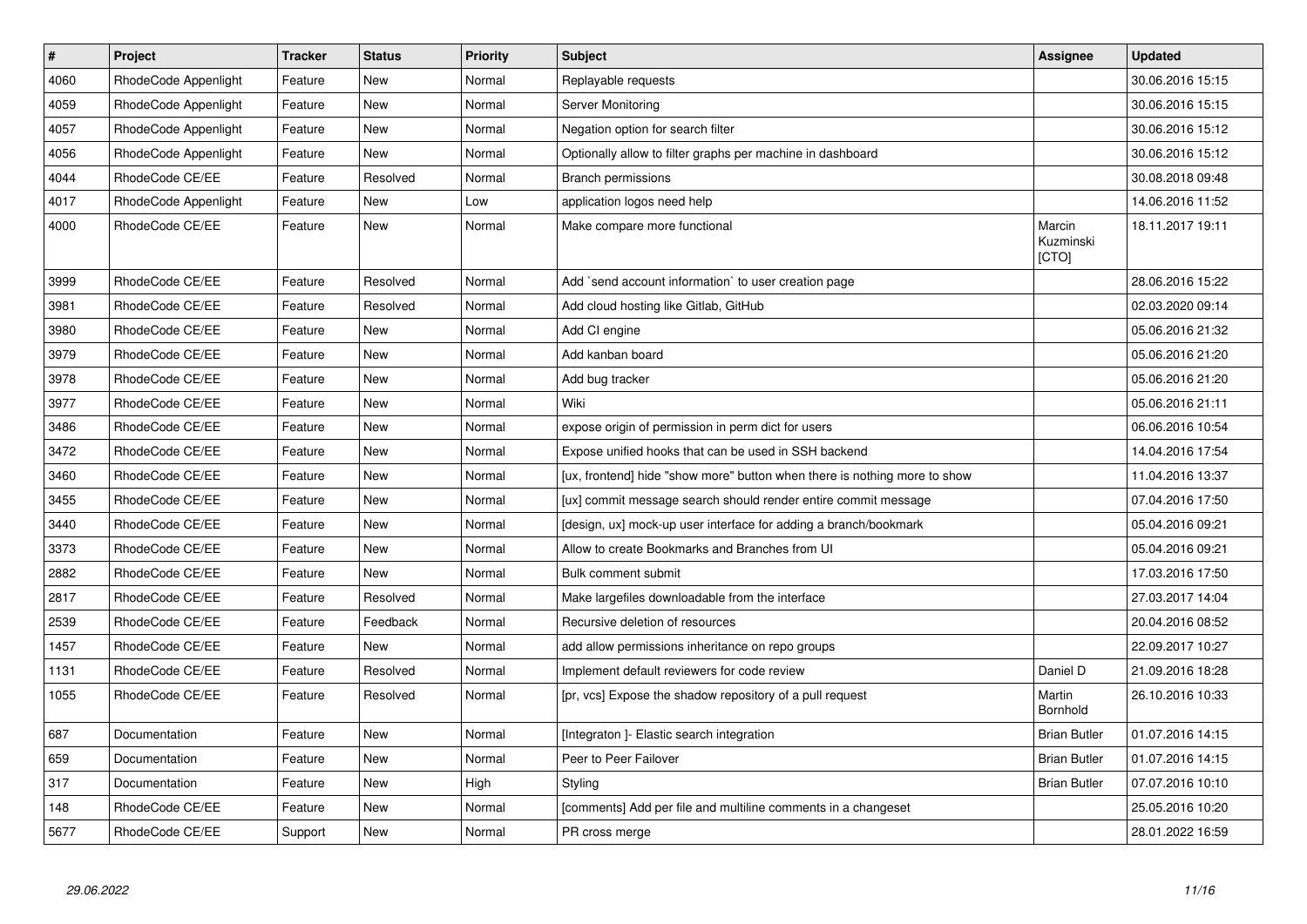| $\#$ | Project         | Tracker | <b>Status</b> | <b>Priority</b> | <b>Subject</b>                                                                                                                    | <b>Assignee</b>     | <b>Updated</b>   |
|------|-----------------|---------|---------------|-----------------|-----------------------------------------------------------------------------------------------------------------------------------|---------------------|------------------|
| 5639 | RhodeCode CE/EE | Support | New           | High            | 500 Internal Server Error   The server has either erred  after importing Database<br>from backup                                  |                     | 22.11.2020 09:15 |
| 5618 | RhodeCode CE/EE | Support | New           | Normal          | Getting HTTP 502 Bad Gateway when trying to push (or clone) on a slow network                                                     |                     | 27.05.2020 21:56 |
| 5609 | RhodeCode CE/EE | Support | Resolved      | Normal          | Change git diff algorithm                                                                                                         |                     | 31.03.2020 22:08 |
| 5593 | RhodeCode CE/EE | Support | New           | Normal          | SSH connections                                                                                                                   |                     | 17.02.2020 16:18 |
| 5591 | Documentation   | Support | New           | Normal          | documentation typo                                                                                                                |                     | 04.02.2020 19:43 |
| 5554 | RhodeCode CE/EE | Support | Resolved      | Normal          | How to increase number of commits shown in pagination on dashboard and<br>changelog                                               |                     | 21.01.2020 02:08 |
| 5546 | RhodeCode CE/EE | Support | Resolved      | Normal          | experiments with mercurial 4.9                                                                                                    |                     | 26.03.2019 09:23 |
| 5544 | RhodeCode CE/EE | Support | Resolved      | Normal          | Use of authentication token with LDAP account results in account lockout when max<br>bad password attempts are configured in LDAP |                     | 27.02.2019 10:09 |
| 5541 | RhodeCode CE/EE | Support | New           | Normal          | <b>SVN Settings: Repository Patterns</b>                                                                                          |                     | 16.12.2019 15:35 |
| 5529 | Documentation   | Support | New           | Normal          | Documentation does not detail watched repositories                                                                                |                     | 07.02.2019 00:16 |
| 5527 | RhodeCode CE/EE | Support | New           | Normal          | API: expose human readable failure reason                                                                                         |                     | 30.01.2019 17:43 |
| 5516 | RhodeCode CE/EE | Support | Resolved      | High            | Cannot log into RhodeCode                                                                                                         | Thierry<br>Wynsdau  | 28.05.2020 20:28 |
| 5503 | RhodeCode CE/EE | Support | New           | Normal          | failed to upgrade to 4.13.3                                                                                                       |                     | 06.11.2018 18:28 |
| 5499 | RhodeCode CE/EE | Support | New           | Normal          | ERROR [celery.worker.consumer.consumer] consumer: Cannot connect                                                                  |                     | 11.09.2018 08:39 |
| 5497 | RhodeCode CE/EE | Support | New           | Normal          | hg push hangs                                                                                                                     |                     | 30.08.2018 22:15 |
| 5496 | RhodeCode CE/EE | Support | New           | Normal          | database migration 4.11.6 mysql to 4.12.4 postgres                                                                                |                     | 27.08.2018 21:17 |
| 5495 | RhodeCode CE/EE | Support | New           | Normal          | Idap to crowd users groups sync source                                                                                            |                     | 10.09.2018 22:09 |
| 5491 | RhodeCode CE/EE | Support | New           | Urgent          | Upgrade RhodeCode Community + VCSSERVER from 4.10.4 to 4.12.4, pull request<br>stop working with reviewers                        |                     | 30.08.2018 09:47 |
| 5484 | RhodeCode CE/EE | Support | New           | Normal          | Setting up ssh, remote hg not found                                                                                               |                     | 06.07.2018 23:41 |
| 5468 | RhodeCode CE/EE | Support | New           | Normal          | Check logic for updating last commit for repository groups                                                                        |                     | 30.08.2018 09:47 |
| 5423 | Documentation   | Support | Resolved      | Normal          | API-Documentation for Method "create_repo_group" faulty                                                                           |                     | 22.01.2018 16:23 |
| 5395 | RhodeCode CE/EE | Support | Resolved      | Normal          | Svn protocols and performance                                                                                                     |                     | 04.04.2019 18:08 |
| 5394 | RhodeCode CE/EE | Support | New           | Normal          | SVN to Git / Mercurial Migration                                                                                                  |                     | 03.10.2017 09:29 |
| 5375 | RhodeCode CE/EE | Support | Resolved      | Normal          | How do I configure "Go to" to just search repository names?                                                                       |                     | 16.08.2017 18:00 |
| 5269 | RhodeCode CE/EE | Support | New           | Normal          | Upgrade from RC EE 3.7.1 to RC EE 4.x                                                                                             |                     | 29.06.2017 19:36 |
| 5255 | RhodeCode CE/EE | Support | New           | Normal          | I can't access issues created by me from mail                                                                                     |                     | 04.04.2017 11:28 |
| 5237 | Documentation   | Support | New           | Normal          | documentation for DR                                                                                                              |                     | 06.03.2017 23:34 |
| 4677 | RhodeCode CE/EE | Support | Resolved      | High            | API get_repo_refs not working?                                                                                                    |                     | 19.12.2016 11:46 |
| 4303 | RhodeCode CE/EE | Support | New           | Normal          | rhodecode instance                                                                                                                |                     | 08.11.2016 16:32 |
| 4269 | RhodeCode CE/EE | Support | Resolved      | Normal          | Allow flash messages to be permanently surpressed                                                                                 | <b>Marcin Lulek</b> | 14.10.2016 12:46 |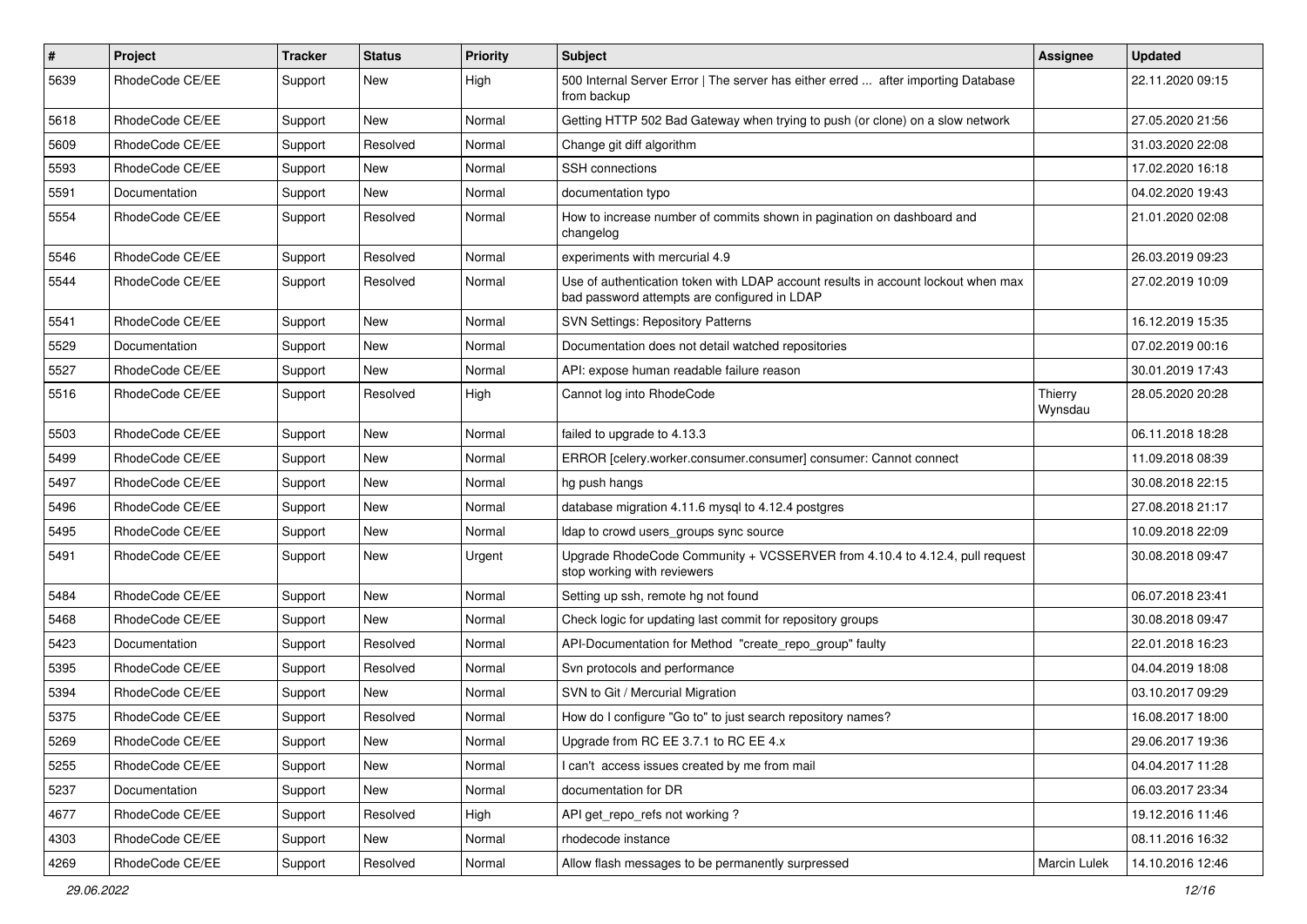| $\pmb{\#}$ | Project         | <b>Tracker</b> | <b>Status</b> | <b>Priority</b> | Subject                                                                                   | Assignee                     | <b>Updated</b>   |
|------------|-----------------|----------------|---------------|-----------------|-------------------------------------------------------------------------------------------|------------------------------|------------------|
| 4252       | RhodeCode CE/EE | Support        | <b>New</b>    | Normal          | Backup & Recovery                                                                         |                              | 07.10.2016 19:47 |
| 4244       | RhodeCode CE/EE | Support        | Resolved      | Normal          | mod_dav_svn template error when using auth_realm with spaces in it                        | Martin<br>Bornhold           | 28.09.2016 12:07 |
| 4243       | RhodeCode CE/EE | Support        | Resolved      | High            | Gist visibility update?                                                                   | Martin<br>Bornhold           | 27.09.2016 06:40 |
| 4227       | RhodeCode CE/EE | Support        | Resolved      | Normal          | VBScript files detected as text/plain - no syntax highlighting                            |                              | 14.09.2016 22:38 |
| 4081       | RhodeCode CE/EE | Support        | Resolved      | Normal          | Receiving server 500 error when trying to clone repo from windows client using<br>eclipse |                              | 12.07.2016 14:30 |
| 3967       | RhodeCode CE/EE | Support        | In Progress   | Normal          | Server 500 error                                                                          |                              | 11.08.2016 13:39 |
| 3364       | RhodeCode CE/EE | Support        | <b>New</b>    | High            | Allow Specifying the Commit Message for Pull Request Merges                               |                              | 17.04.2018 21:51 |
| 3332       | RhodeCode CE/EE | Support        | New           | Normal          | LDAP settings page: Add button "test connection"                                          |                              | 17.03.2016 10:23 |
| 5537       | RhodeCode CE/EE | Task           | Resolved      | Normal          | Add owner to create_pull_request API                                                      |                              | 28.02.2019 13:52 |
| 5408       | Documentation   | Task           | Resolved      | Low             | Upate nginx documentation for non standard SSL port                                       |                              | 12.07.2018 23:21 |
| 5404       | RhodeCode CE/EE | Task           | New           | Normal          | Add an option to detach review rules when deleting an user                                |                              | 22.11.2017 11:23 |
| 5400       | RhodeCode CE/EE | Task           | New           | Normal          | User group - subgroup support                                                             |                              | 06.11.2017 22:00 |
| 5391       | RhodeCode CE/EE | Task           | Resolved      | High            | Secure Email change                                                                       |                              | 17.04.2018 21:50 |
| 5386       | RhodeCode CE/EE | Task           | Resolved      | Normal          | Increase security for Email Change                                                        | Marcin<br>Kuzminski<br>[CTO] | 17.02.2018 17:29 |
| 5343       | RhodeCode CE/EE | Task           | Resolved      | Normal          | SSH key management and SSH support                                                        |                              | 18.08.2017 23:50 |
| 5326       | RhodeCode CE/EE | Task           | Resolved      | Normal          | Public usergroup profile                                                                  | Bartłomiej<br>Wołyńczyk      | 22.02.2018 15:44 |
| 5270       | RhodeCode CE/EE | Task           | New           | Normal          | Comments updates                                                                          | Bartłomiej<br>Wołyńczyk      | 17.04.2018 21:51 |
| 5265       | RhodeCode CE/EE | Task           | Resolved      | Normal          | Enable phases support                                                                     |                              | 11.05.2017 11:10 |
| 5235       | RhodeCode CE/EE | Task           | Resolved      | Normal          | relative image support                                                                    |                              | 10.03.2017 23:37 |
| 5229       | RhodeCode CE/EE | Task           | Resolved      | Normal          | add support for https://clipboardjs.com/                                                  |                              | 21.01.2020 02:19 |
| 5225       | RhodeCode CE/EE | Task           | Resolved      | Normal          | add tag of author/contribitor to comments                                                 |                              | 11.05.2017 11:10 |
| 5221       | RhodeCode CE/EE | Task           | Resolved      | Normal          | Missing comment type in emails                                                            |                              | 19.02.2017 21:46 |
| 5207       | RhodeCode CE/EE | Task           | Resolved      | Low             | Release 4.6.1                                                                             |                              | 13.02.2017 18:04 |
| 5203       | RhodeCode CE/EE | Task           | Resolved      | Normal          | optimise large repos speed                                                                |                              | 08.09.2017 16:10 |
| 5202       | RhodeCode CE/EE | Task           | Resolved      | Normal          | run git gc and git repack on GIT repos when we have a scheduler via celery in<br>pyramid  |                              | 04.12.2017 20:49 |
| 5201       | RhodeCode CE/EE | Task           | Resolved      | Normal          | API: implement describe-methods                                                           |                              | 13.02.2017 15:57 |
| 5200       | RhodeCode CE/EE | Task           | New           | Normal          | investigate search improvements                                                           |                              | 16.12.2019 16:04 |
| 5198       | RhodeCode CE/EE | Task           | Resolved      | Normal          | remove pyro4 from enterprise                                                              |                              | 07.02.2017 19:28 |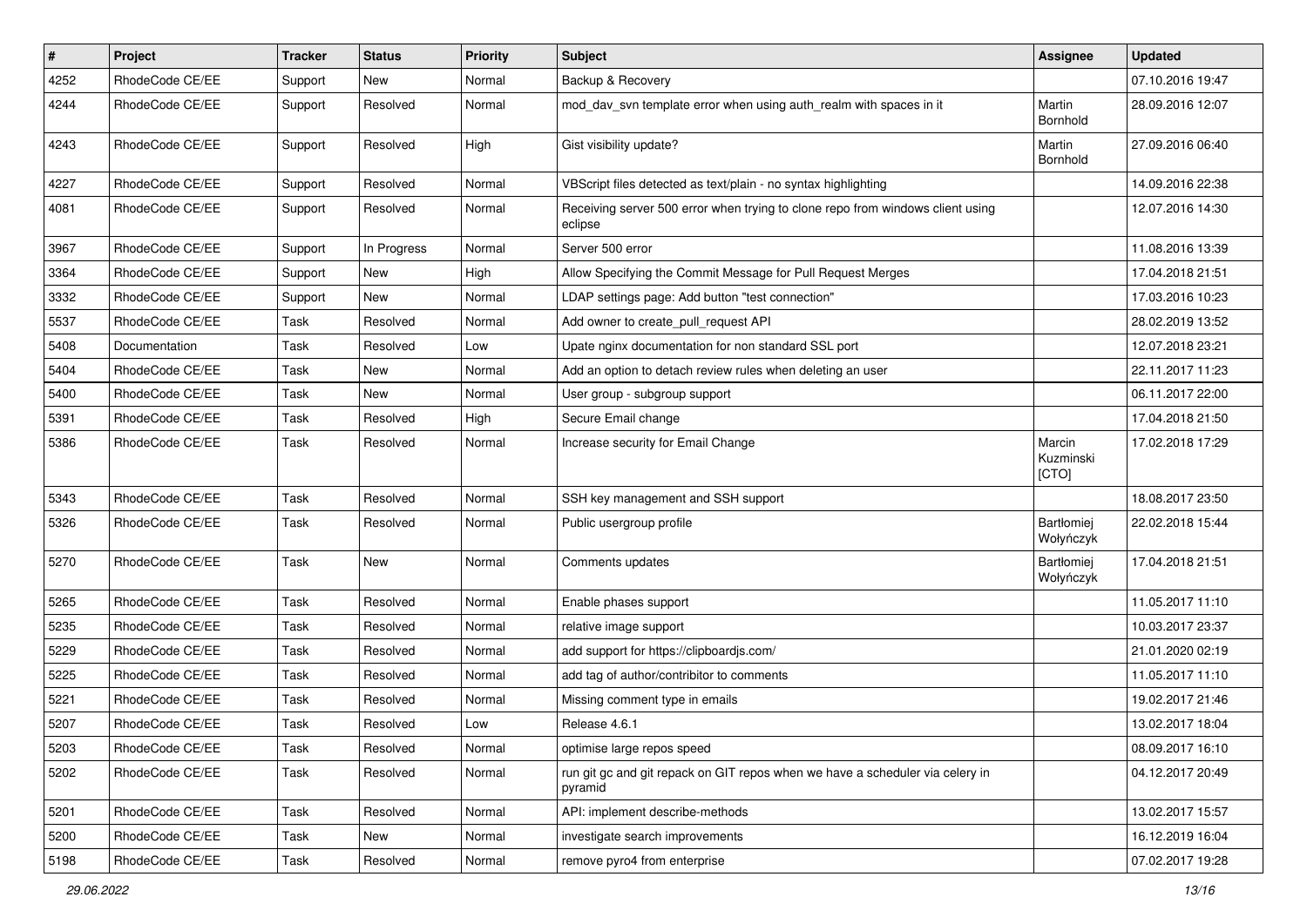| #    | Project         | <b>Tracker</b> | <b>Status</b> | <b>Priority</b> | <b>Subject</b>                                                                                     | <b>Assignee</b>              | <b>Updated</b>   |
|------|-----------------|----------------|---------------|-----------------|----------------------------------------------------------------------------------------------------|------------------------------|------------------|
| 5184 | RhodeCode CE/EE | Task           | Resolved      | Normal          | bump pyramid to 1.7.X                                                                              |                              | 06.02.2017 21:50 |
| 5150 | RhodeCode CE/EE | Task           | Resolved      | Normal          | Password reset promts in my account should be hidden in accounts that are not of<br>type rhodecode | Marcin<br>Kuzminski<br>[CTO] | 02.01.2017 16:34 |
| 4678 | RhodeCode CE/EE | Task           | Resolved      | Normal          | Release 4.5.2                                                                                      |                              | 19.12.2016 17:32 |
| 4670 | RhodeCode CE/EE | Task           | Resolved      | Normal          | Release 4.5.1                                                                                      | Marcin<br>Kuzminski<br>[CTO] | 06.12.2016 21:13 |
| 4669 | RhodeCode CE/EE | Task           | <b>New</b>    | Normal          | disable pytest sugar on nix-build                                                                  |                              | 01.12.2016 12:52 |
| 4666 | RhodeCode CE/EE | Task           | Resolved      | Normal          | Bump git and mercurial to latest versions                                                          |                              | 02.12.2016 19:01 |
| 4312 | RhodeCode CE/EE | Task           | New           | Normal          | Storage location changes                                                                           |                              | 11.07.2017 13:31 |
| 4311 | RhodeCode CE/EE | Task           | Resolved      | Normal          | Diffs feedback                                                                                     | Daniel D                     | 26.11.2016 14:10 |
| 4305 | RhodeCode CE/EE | Task           | Resolved      | Normal          | Meta-tagging could be excluded from limit                                                          |                              | 09.11.2016 19:27 |
| 4299 | RhodeCode CE/EE | Task           | New           | Normal          | TEMPLATE repo groups                                                                               |                              | 22.09.2017 10:26 |
| 4297 | RhodeCode CE/EE | Task           | Resolved      | Normal          | redo the my-pull-requests page to use the datagrid                                                 | Marcin<br>Kuzminski<br>[CTO] | 01.11.2016 09:31 |
| 4290 | RhodeCode CE/EE | Task           | <b>New</b>    | Normal          | Allow to transplant the review status to merged commits                                            |                              | 17.04.2018 21:50 |
| 4289 | RhodeCode CE/EE | Task           | New           | Low             | [ce, ee] clean up pygments lexer functions + handling                                              | Daniel D                     | 21.10.2016 14:44 |
| 4288 | RhodeCode CE/EE | Task           | Resolved      | Normal          | [ce, ee] unify controllers that use diffs                                                          | Daniel D                     | 02.08.2017 11:41 |
| 4283 | RhodeCode CE/EE | Task           | Resolved      | Normal          | bump whoosh to 2.7.4 release                                                                       |                              | 13.12.2016 21:08 |
| 4282 | RhodeCode CE/EE | Task           | Resolved      | Normal          | Add inode limit together with disk usage                                                           | Marcin<br>Kuzminski<br>[CTO] | 19.10.2016 12:18 |
| 4281 | RhodeCode CE/EE | Task           | Resolved      | Normal          | Fix docs on To `increase database performance`                                                     | Marcin<br>Kuzminski<br>[CTO] | 18.10.2016 16:39 |
| 4259 | RhodeCode CE/EE | Task           | Resolved      | Low             | Events, create post-create-user event                                                              | Daniel D                     | 30.01.2017 20:11 |
| 4251 | RhodeCode CE/EE | Task           | Feedback      | High            | [customer] Pull request with subrepos                                                              | Martin<br>Bornhold           | 10.11.2016 17:52 |
| 4246 | RhodeCode CE/EE | Task           | New           | Normal          | [ce, ee, vcs, git] add tests for annotated git tags                                                | Daniel D                     | 13.02.2018 18:03 |
| 4245 | RhodeCode CE/EE | Task           | Resolved      | Normal          | Convert control command to use http mode by default                                                | Marcin<br>Kuzminski<br>[CTO] | 14.10.2016 16:13 |
| 4238 | RhodeCode CE/EE | Task           | Resolved      | Normal          | default reviewers updates                                                                          | Daniel D                     | 06.10.2016 14:26 |
| 4237 | RhodeCode CE/EE | Task           | Resolved      | Normal          | Enable HTTP support                                                                                | Martin<br>Bornhold           | 12.10.2016 11:51 |
| 4235 | RhodeCode CE/EE | Task           | Resolved      | High            | Support GIT LFS server                                                                             |                              | 23.03.2017 17:24 |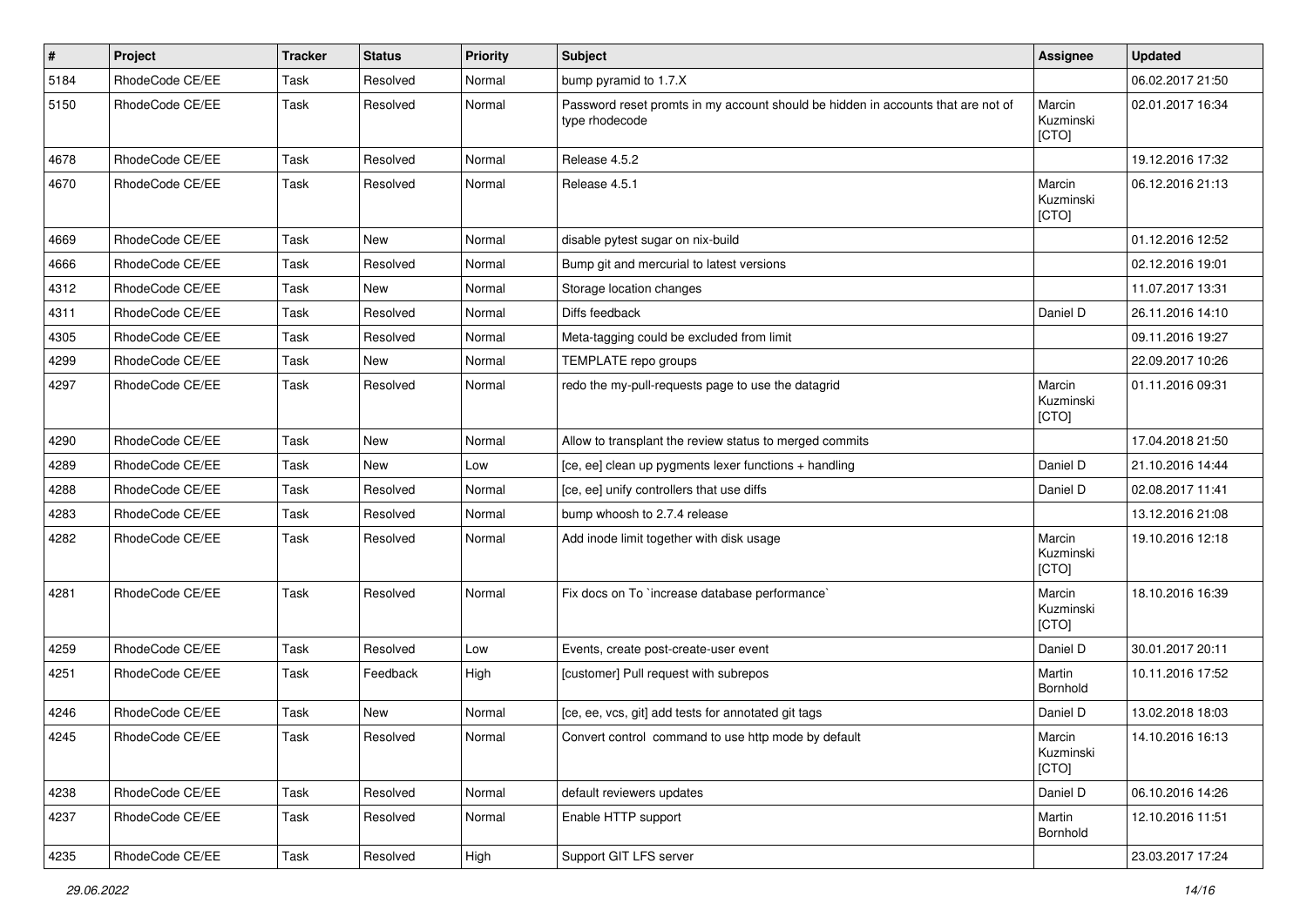| $\vert$ # | Project              | <b>Tracker</b> | <b>Status</b> | Priority | Subject                                                                                               | <b>Assignee</b>              | <b>Updated</b>   |
|-----------|----------------------|----------------|---------------|----------|-------------------------------------------------------------------------------------------------------|------------------------------|------------------|
| 4234      | RhodeCode CE/EE      | Task           | New           | Normal   | prepare and test RhodeCode VM image for AWS                                                           | Marcin Lulek                 | 11.07.2017 13:32 |
| 4216      | RhodeCode CE/EE      | Task           | <b>New</b>    | Normal   | [ux, renderers] implement consistent rendering for text fields                                        |                              | 06.09.2016 11:46 |
| 4203      | RhodeCode CE/EE      | Task           | Resolved      | Normal   | Get rid of svn.proxy.parent path root, and replace it with reading storage location<br>from Database  | Martin<br>Bornhold           | 22.09.2016 14:31 |
| 4202      | RhodeCode CE/EE      | Task           | Resolved      | Normal   | Polish the 503.html page                                                                              | Daniel D                     | 30.08.2016 23:54 |
| 4197      | RhodeCode CE/EE      | Task           | <b>New</b>    | Normal   | [ce, ee] get list of users with their permissions to a repository                                     | Daniel D                     | 22.09.2017 10:30 |
| 4194      | RhodeCode CE/EE      | Task           | Resolved      | Normal   | move svn http backend out of labs into a real VCS settings                                            | Lisa Quatmann                | 14.09.2016 23:16 |
| 4181      | RhodeCode CE/EE      | Task           | Resolved      | Normal   | Integrations: allow root repos only integrations                                                      | Daniel D                     | 31.08.2016 17:44 |
| 4180      | RhodeCode CE/EE      | Task           | Resolved      | Normal   | integrations: possible limit the updates sent                                                         | Daniel D                     | 22.08.2016 12:22 |
| 4179      | RhodeCode CE/EE      | Task           | <b>New</b>    | Normal   | [ce, ee] refine perms summary list                                                                    | Daniel D                     | 14.09.2016 12:09 |
| 4169      | RhodeCode CE/EE      | Task           | Resolved      | Normal   | re-architecture celery support                                                                        |                              | 17.11.2017 19:21 |
| 4163      | RhodeCode CE/EE      | Task           | New           | Normal   | [ce, ee] celery refactor + upgrade                                                                    |                              | 15.08.2016 12:32 |
| 4153      | RhodeCode CE/EE      | Task           | Resolved      | Normal   | Optimize readme fetching by changing the system of readme detection                                   | Johannes<br><b>Bornhold</b>  | 09.09.2016 10:17 |
| 4151      | RhodeCode CE/EE      | Task           | Resolved      | Normal   | [packaging] Subversion to current 1.9.X                                                               |                              | 09.09.2016 10:18 |
| 4147      | RhodeCode CE/EE      | Task           | <b>New</b>    | Normal   | [ce, ee, docs] Events documentation                                                                   | Daniel D                     | 15.08.2016 12:33 |
| 4140      | RhodeCode CE/EE      | Task           | Resolved      | Normal   | Check middleware chain status, and Verify that special middleware is catching<br>exceptions correctly |                              | 23.08.2016 12:13 |
| 4120      | RhodeCode CE/EE      | Task           | New           | Normal   | [ce] replace get repo nodes api                                                                       | Daniel D                     | 17.04.2018 21:49 |
| 4108      | RhodeCode CE/EE      | Task           | Resolved      | Normal   | Release 4.2.2                                                                                         |                              | 14.10.2016 13:08 |
| 4052      | RhodeCode Appenlight | Task           | <b>New</b>    | Normal   | release fixes                                                                                         | <b>Marcin Lulek</b>          | 29.06.2016 12:14 |
| 4051      | RhodeCode CE/EE      | Task           | New           | Normal   | [ux, renderering] Consistent formatting on text fields.                                               |                              | 22.09.2017 10:27 |
| 4045      | RhodeCode CE/EE      | Task           | <b>New</b>    | Normal   | File permissions                                                                                      |                              | 17.04.2018 21:49 |
| 4003      | RhodeCode CE/EE      | Task           | Resolved      | Normal   | User personal repository groups improvements                                                          |                              | 07.11.2016 16:12 |
| 3556      | RhodeCode CE/EE      | Task           | Resolved      | Normal   | Disable and rename initial_repo_scan flag                                                             | Marcin<br>Kuzminski<br>[CTO] | 22.04.2016 14:33 |
| 3504      | RhodeCode CE/EE      | Task           | In Progress   | Normal   | [routing] Move static assets under a common prefix                                                    |                              | 19.07.2016 12:27 |
| 3484      | RhodeCode CE/EE      | Task           | <b>New</b>    | Normal   | oauth: reduce required permissions for 3rd party                                                      |                              | 13.04.2016 12:33 |
| 3454      | RhodeCode CE/EE      | Task           | Feedback      | Normal   | [ce/ee] visually differentiate the two editions                                                       | Marcin<br>Kuzminski<br>[CTO] | 10.08.2016 03:30 |
| 3377      | RhodeCode CE/EE      | Task           | New           | Normal   | extra fields types extensions                                                                         |                              | 24.03.2016 15:23 |
| 3376      | RhodeCode CE/EE      | Task           | New           | Normal   | Repo action plugins                                                                                   |                              | 24.03.2016 15:21 |
| 3362      | RhodeCode CE/EE      | Task           | New           | Normal   | auth-plugins, indicate visually that plugin is turned on but NOT enabled                              |                              | 22.03.2016 19:03 |